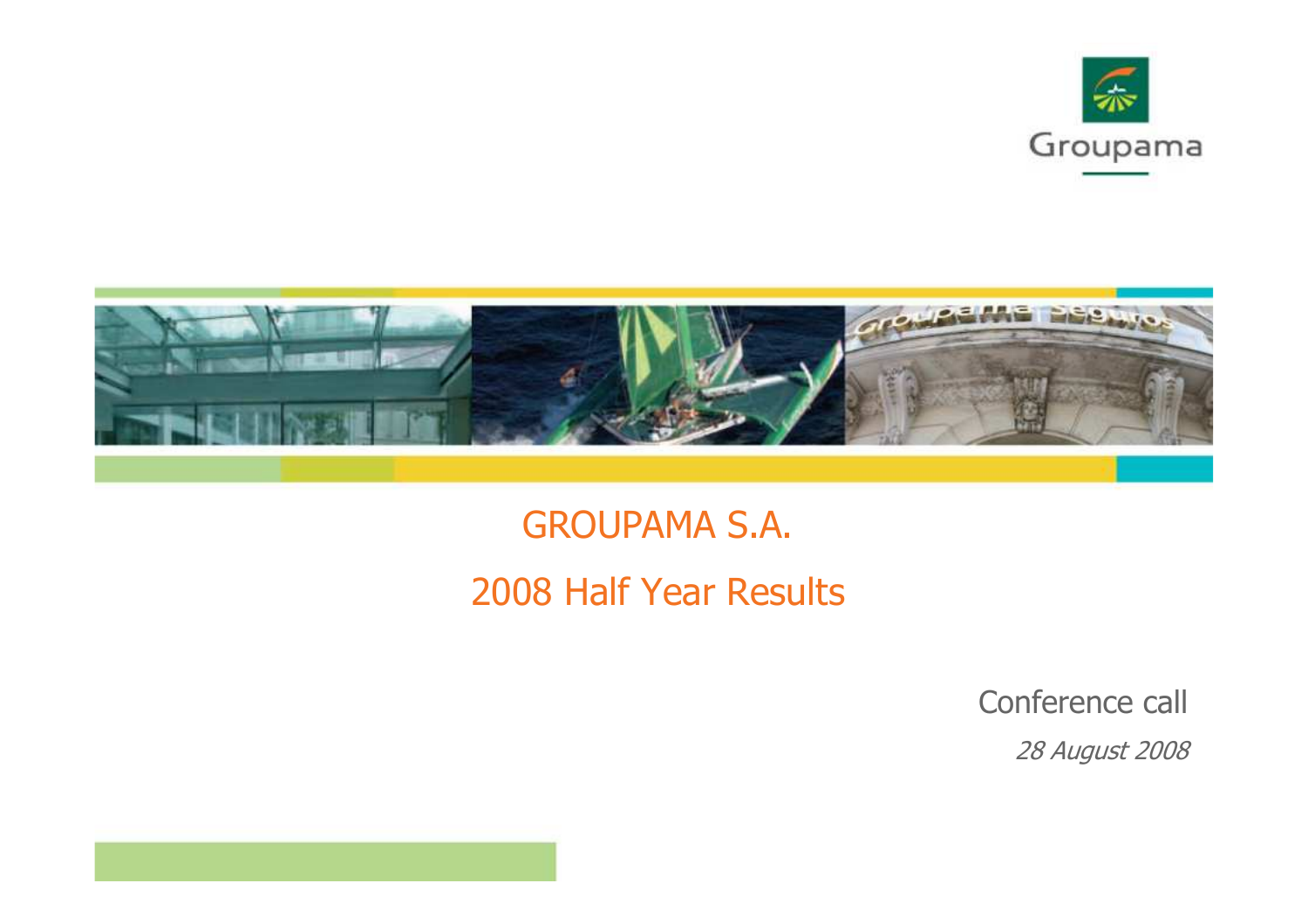

- **EX** Key highlights & figures
- **Revenues and earnings**
- **Active management of balance sheet and risk profile**
- A disciplined and controlled international diversification

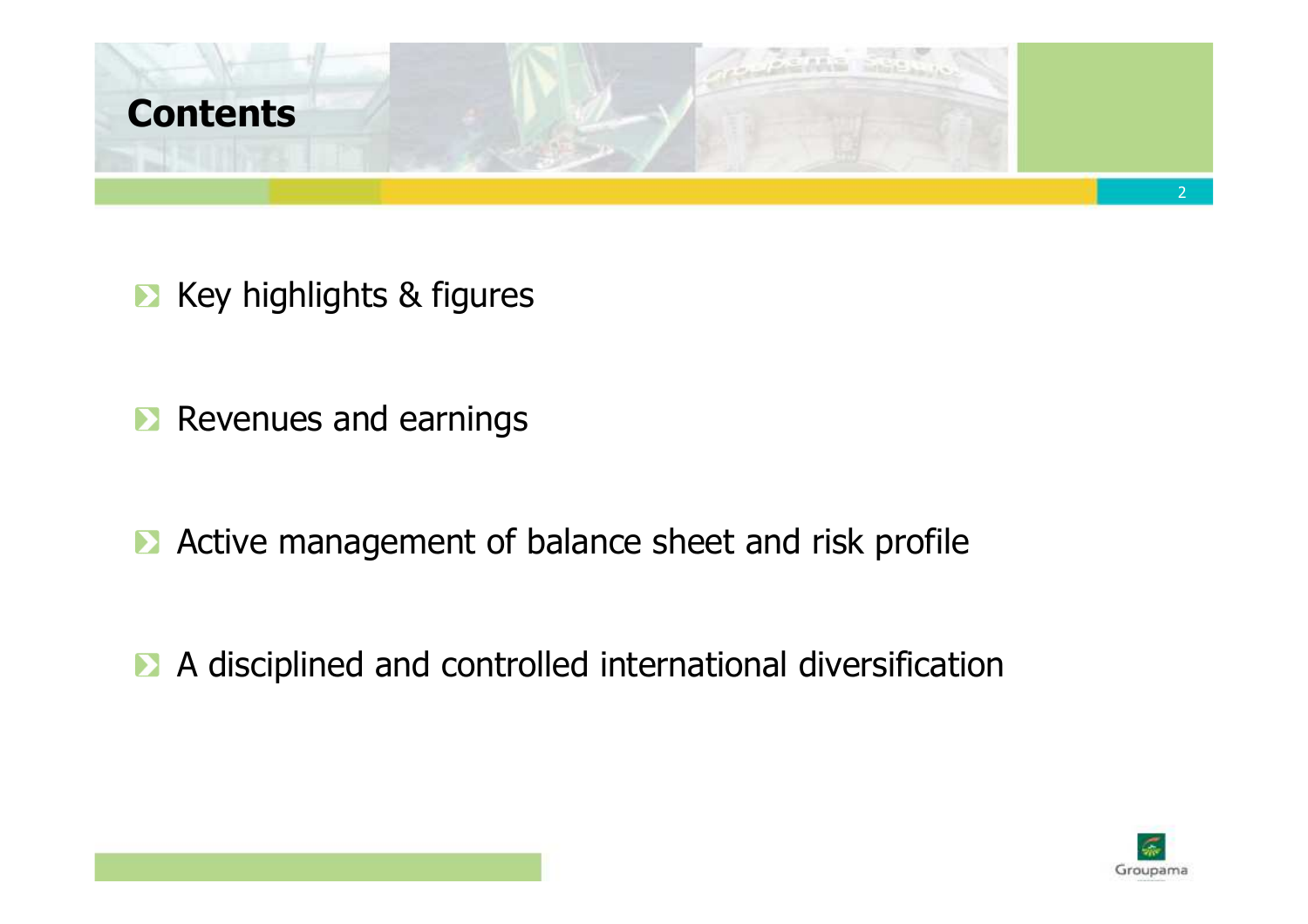

# **EX Key highlights & figures**

- **Revenues and earnings**
- **Active management of balance sheet and risk profile**
- A disciplined and controlled international diversification

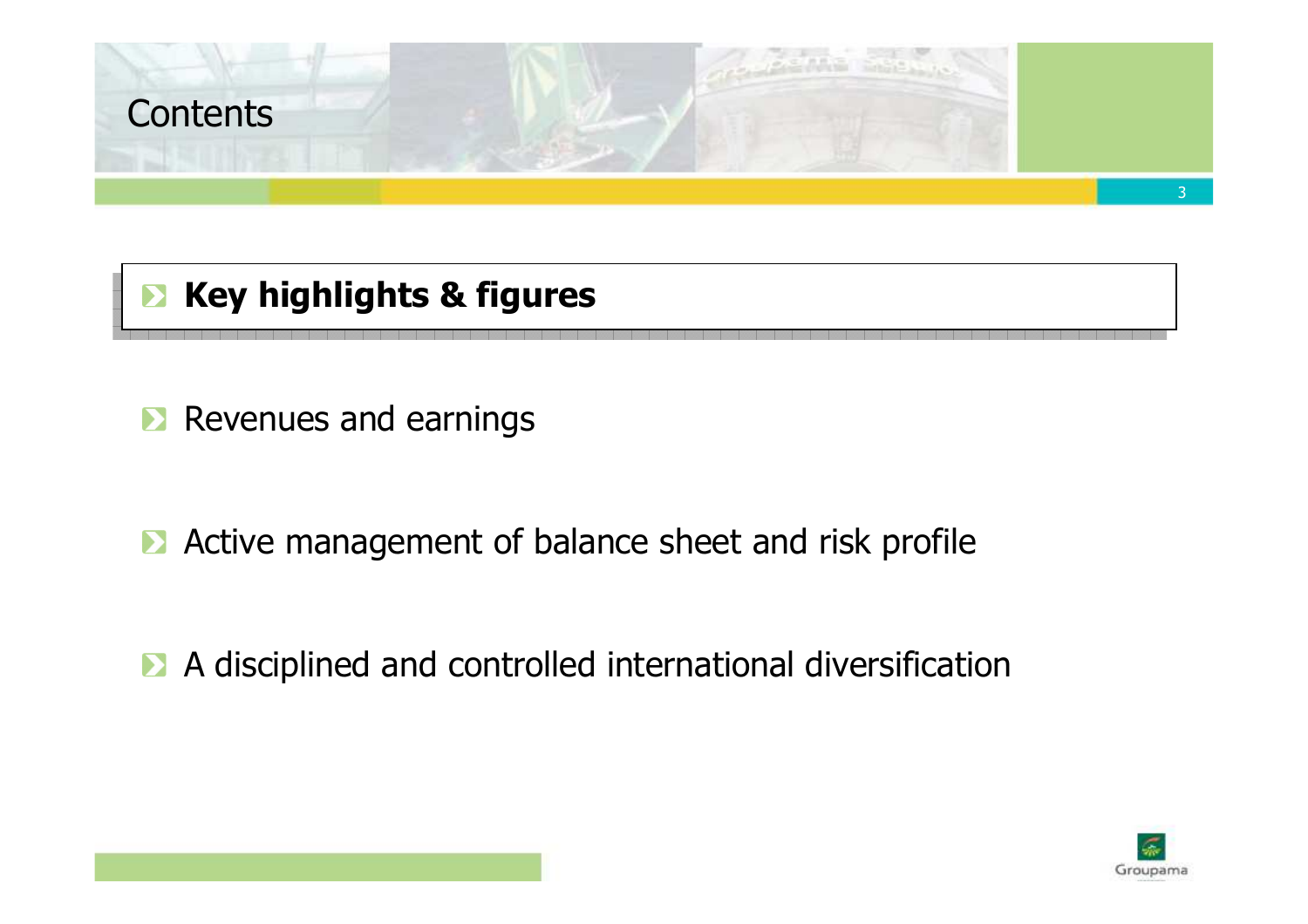

- Strong growth in revenues reflecting the strength of a well-balanced and rock solid business-model with recurrent flows
- Significant increase in operating profit driven by L&H business and strict control of  $\sum_{i=1}^{n}$ expenses
- Very limited impairments resulting from the drop in equity markets and very high  $\blacktriangleright$ quality of asset portfolio reflecting the cautious financial strategy of the group
- Very strong solvency position: 215% Solvency I ratio
- International diversification strictly controlled and in line with our strategy $\blacktriangleright$

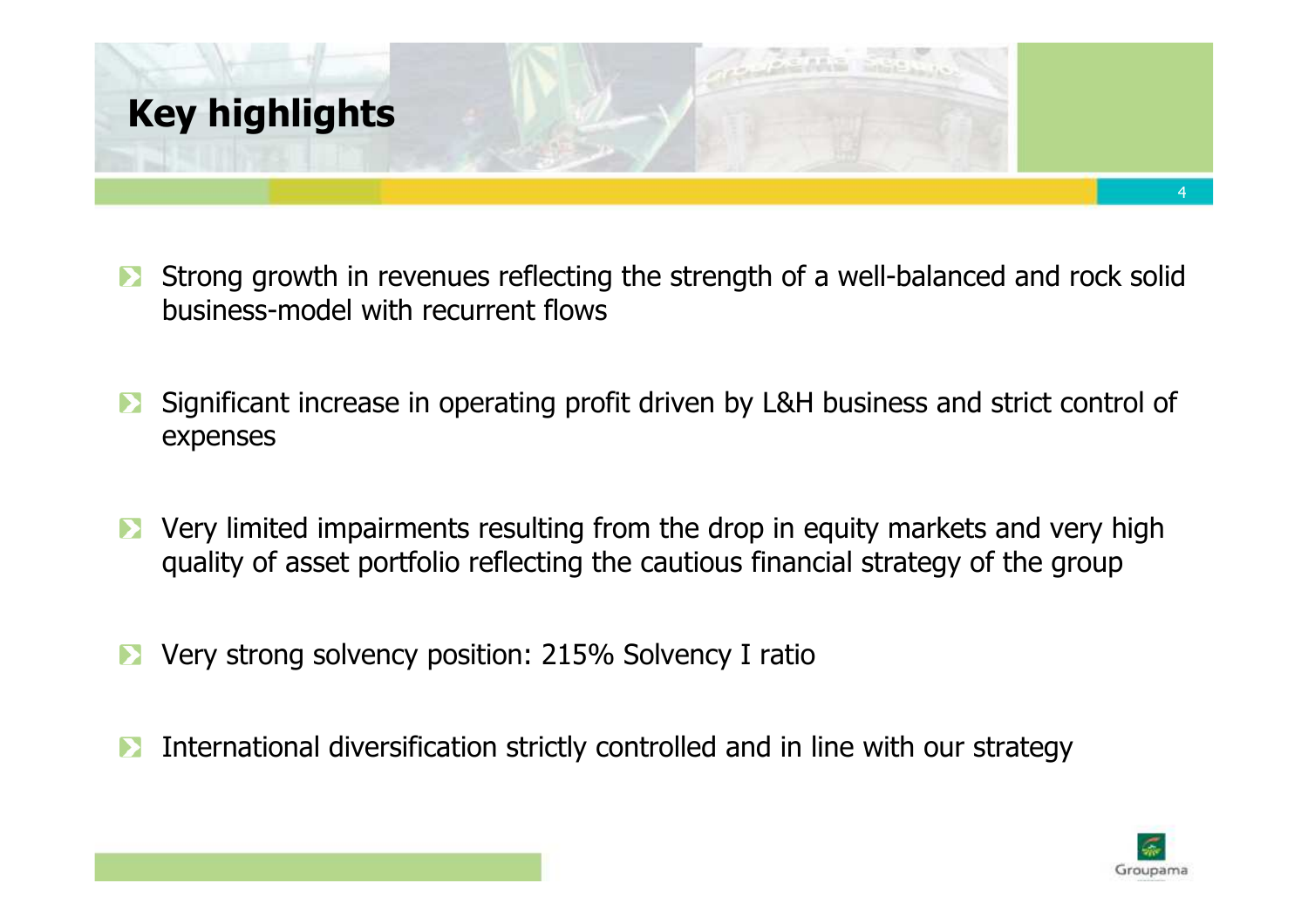## Key indicators: a solid first half year

Groupama S.A.

5

Annualized ROE (excluding fair value adjustment) (5) 22.5% 16.1% $\begin{array}{|c|c|c|c|c|}\hline \text{(5)} & \text{(22.5\%} & \text{(16.1\%)} & \text{(5.4 pts)} \ \hline \end{array}$ Debt-equity ratio (excluding Silic) 23.3% 23.6% $\frac{96}{\pi}$  +0.3 pt Unrealized capital gains  $(4)$  7,463 2,881 -61.4%Group solvency margin (3)  $\vert$  277% 215% $\begin{array}{|c|c|c|c|c|}\n\hline\n\text{(3)} & \text{277\%} & \text{215\%} & -62 \text{ pts} \\
\hline\n\text{(4)} & \text{7.462} & \text{2.981} & \text{61.40}\n\hline\n\end{array}$ **Equity** y 5,918 5,918 4,376 -26.0% $-62$  pts In €m FY 2007 1H 2008 Change P&C combined ratio 97.9% 99.9%99.9%  $+2.0 \text{ pts}$ <br>1H 2008 Change **279** 1 -44.9% (\*) Net profit <sup>506</sup> Operating profit<sup>(2)</sup> 217 <sup>228</sup> +5.1%**7,711**  $+12.1\%$  <sup>(1)</sup> Revenues 6,878 7,711 +12.1% (1) In €mm 1H 2007 1H 2008 Change

(1) 12.1% on a reported basis and 4.9% like-for-like over 1H 2007

(2) Profit from operations (fc. Definition in appendices)

 $(3)$  According to Solvency I, with partial inclusion of future life insurance benefits

(4) Portions attributable to shareholders: €-0.38 billion at end June 2008 vs. €1.2 billion at end 2007

<sup>(5)</sup> Calculated on average equity

 $(*)$  -22.9% excluding  $€144.5$  m in capital gains from disposal of SCOR securities in 2007

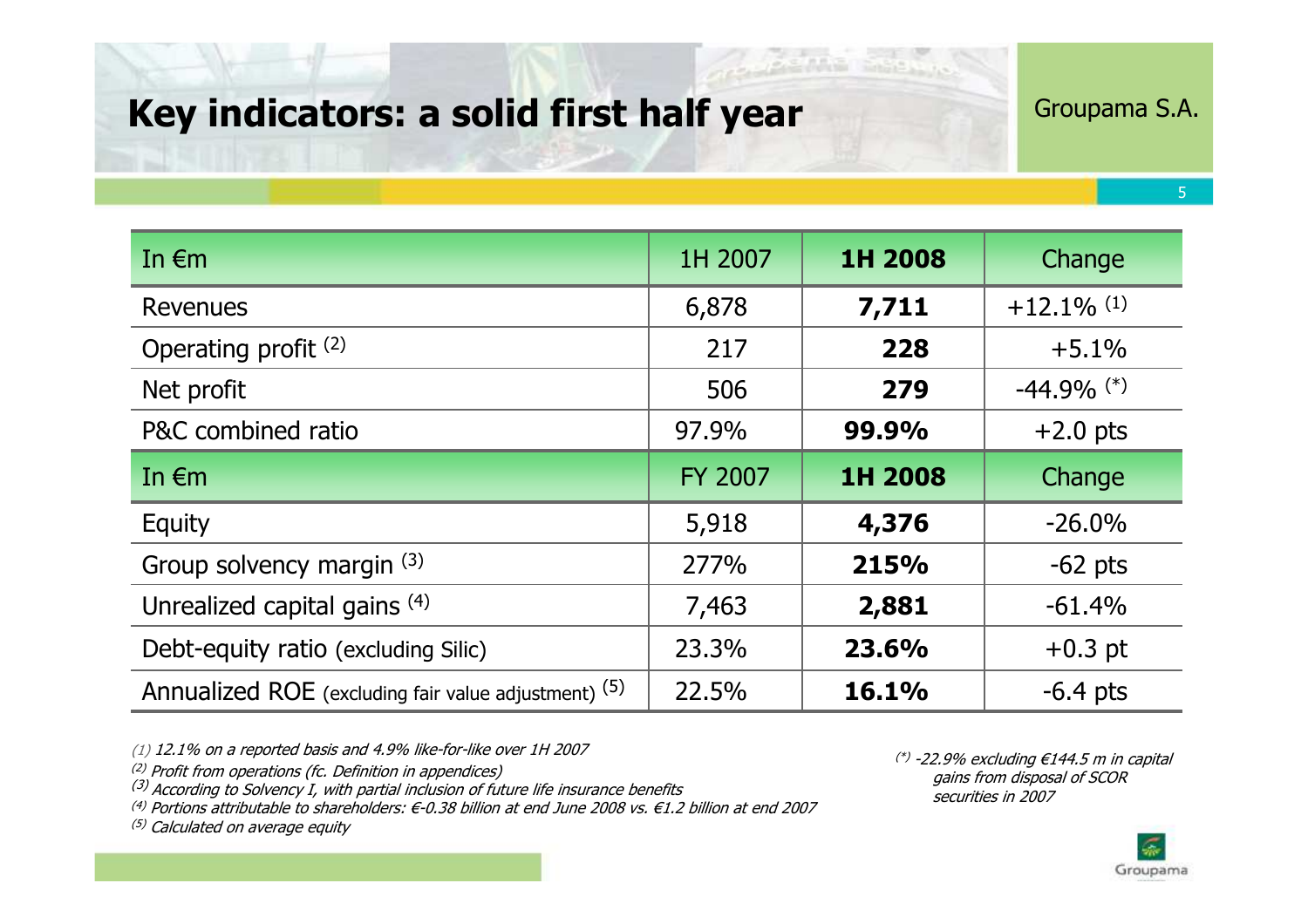

**EX** Key highlights & figures

**Revenues and earnings** 

**Active management of balance sheet and risk profile** 

A disciplined and controlled international diversification

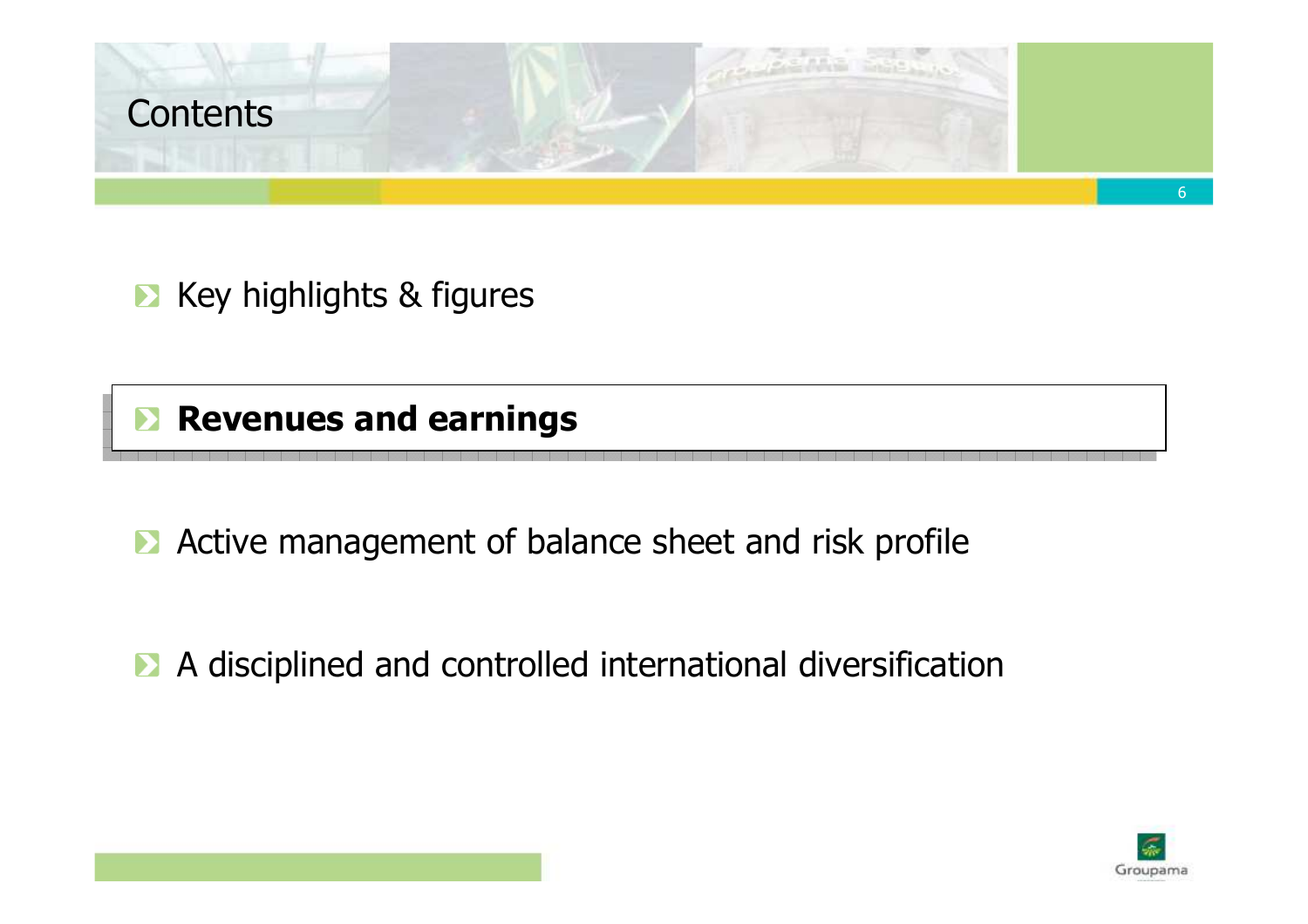# Revenues: sustained growth in all business lines

#### Groupama S.A.

Breakdown of revenues by geographic areas **Breakdown of revenues by business lines** 



1H 2007 proforma calculations: 1H2008 portfolio perimeter, conversion using 2008 average exchange rates

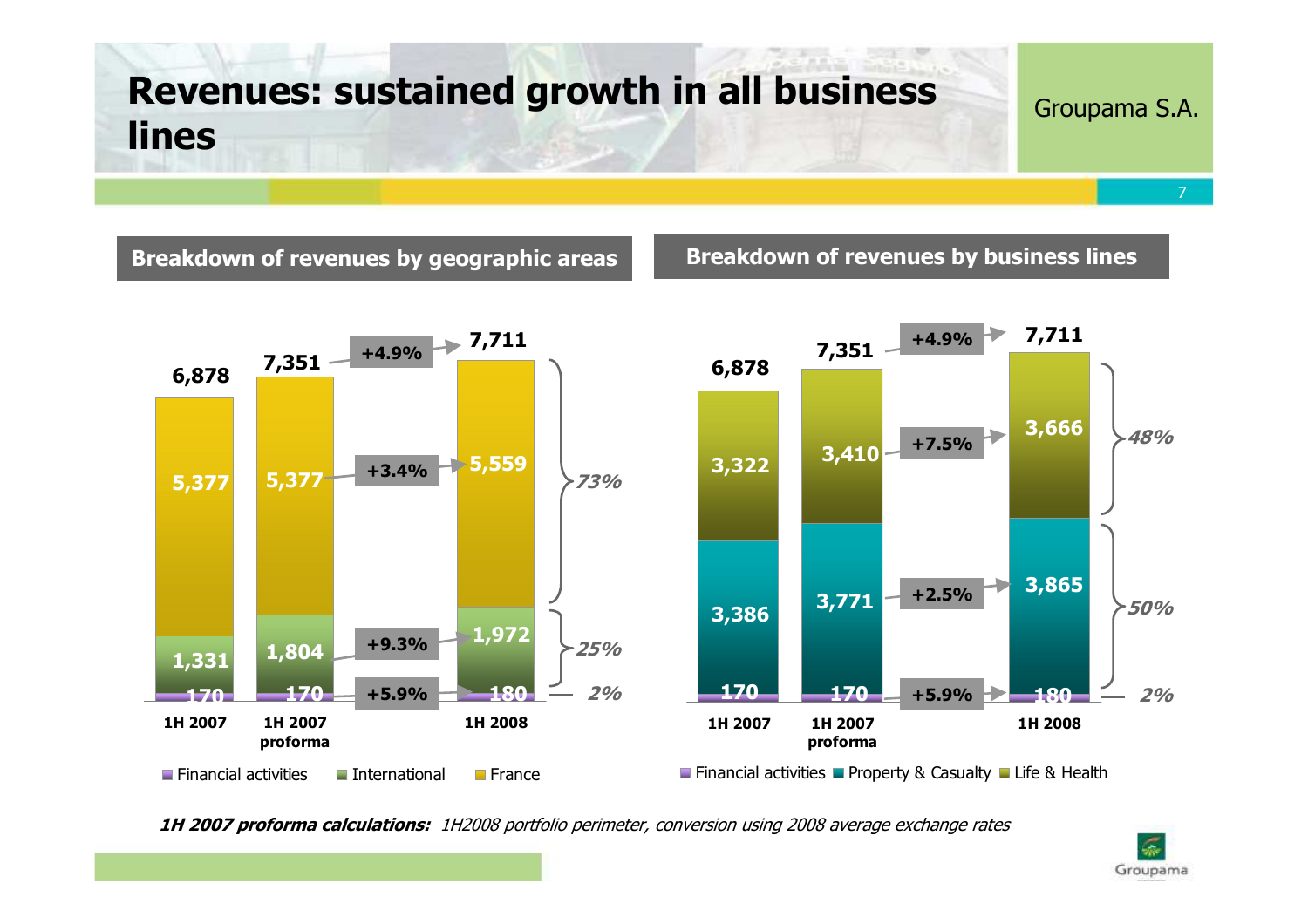# Revenues in France: strong increase in L&H, consolidation in P&C

Groupama S.A.

8

Revenues breakdown in €m



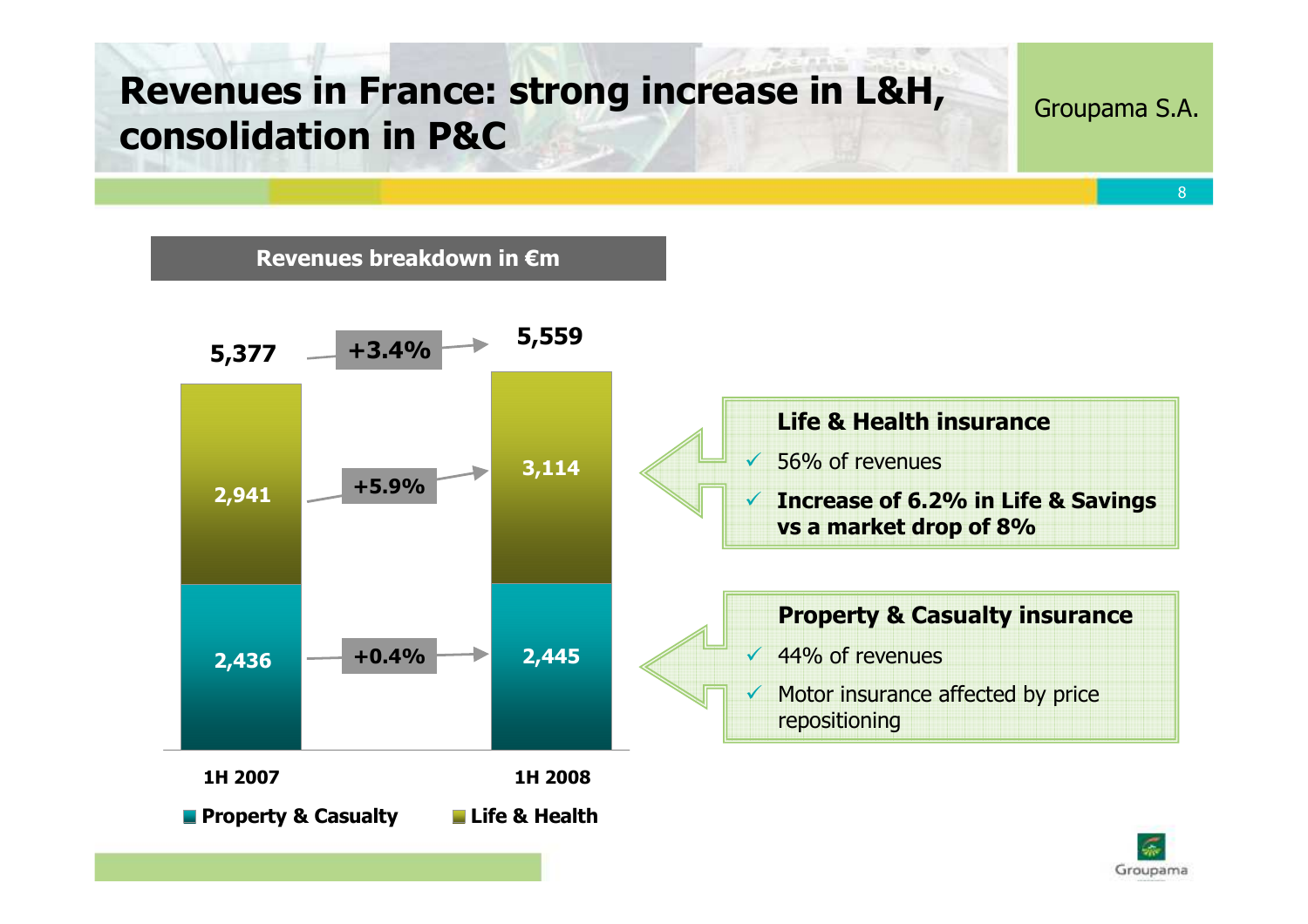# Net inflows in France: positive net inflows, strong increase in Individual Life & Savings

Groupama S.A.

9

#### Positive net inflows in Life & Savings



**n** Individual Life & Savings Group Life & Savings

## Life & Savings

 $\checkmark$  Positive net inflows of €532 m

Growth of  $11.3\%$  within a comparable perimeter : 1H 2007 accounted for a €100 million onetime contract (not renewed in 2008)

 $\checkmark$  Increase in Individual Life & Savings net inflows of +13.4%

 $\checkmark$  In comparison to the market drop of 29% during the 1st semester

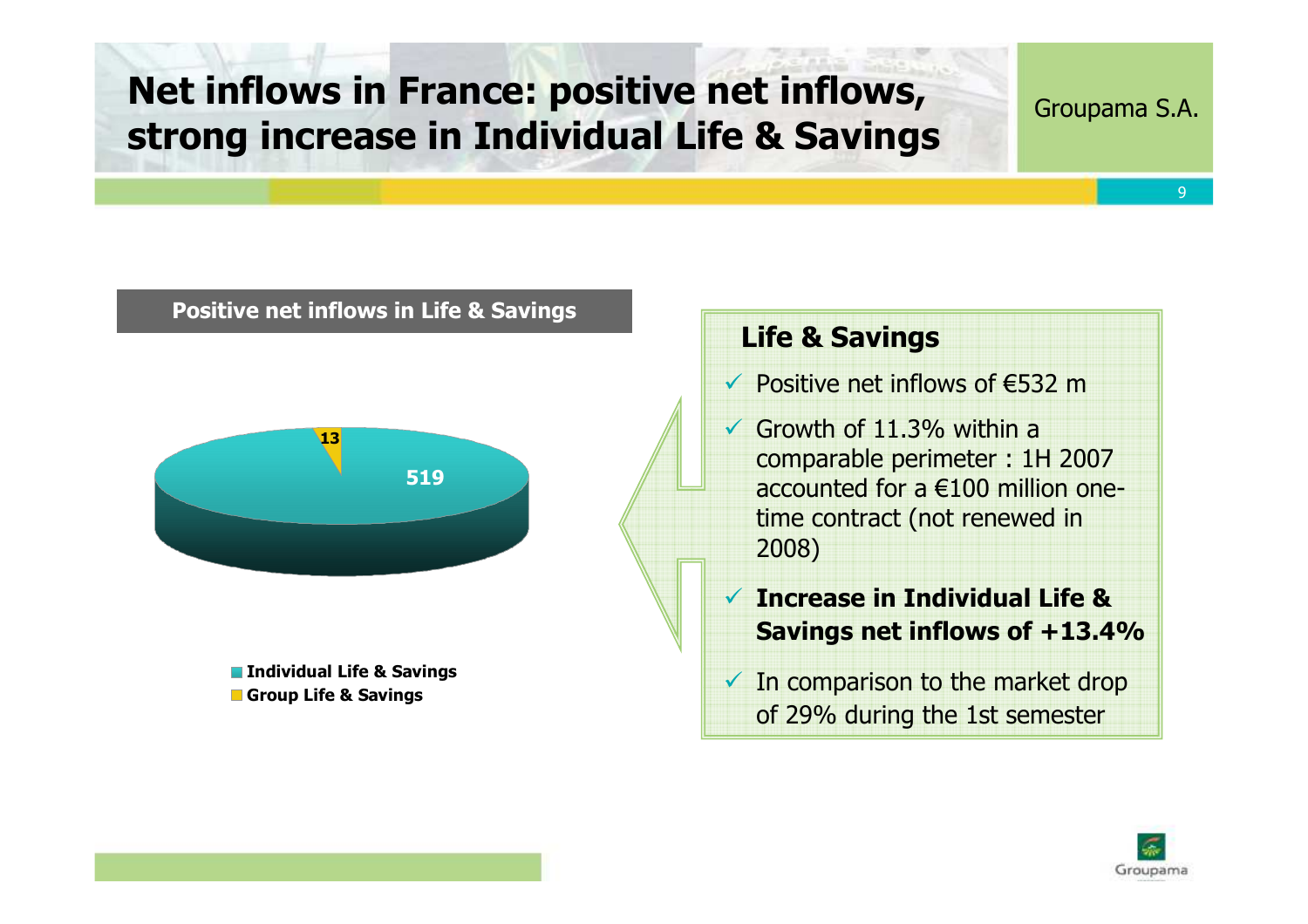# International revenues: solid driver for the Group

Revenues breakdown in €m

#### Groupama S.A.

10



1H 2007 proforma calculations: 1H2008 portfolio perimeter, conversion using 2008 average exchange rates

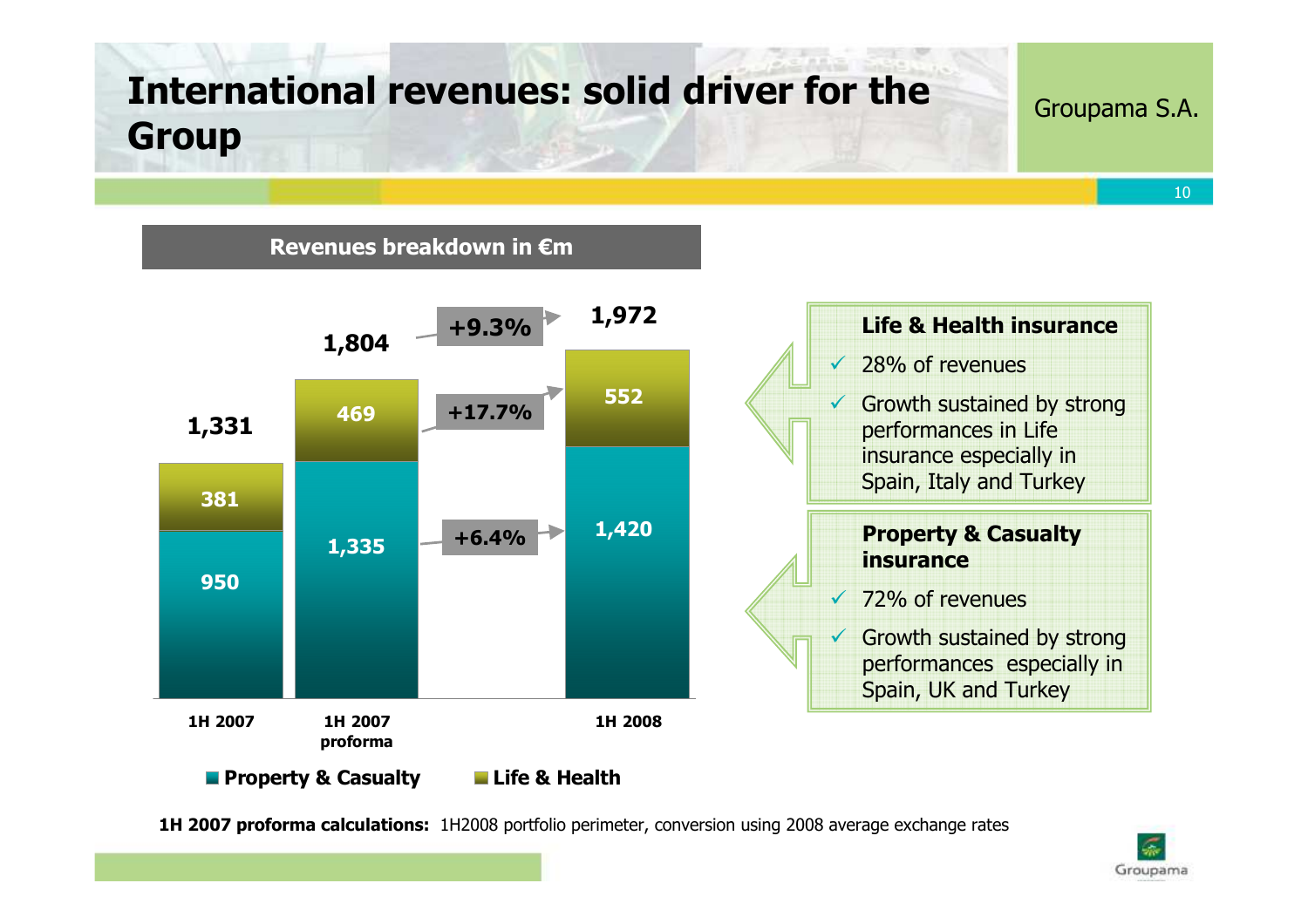## Financial activities: positive performances

#### Groupama S.A.

#### Revenues breakdown in €m





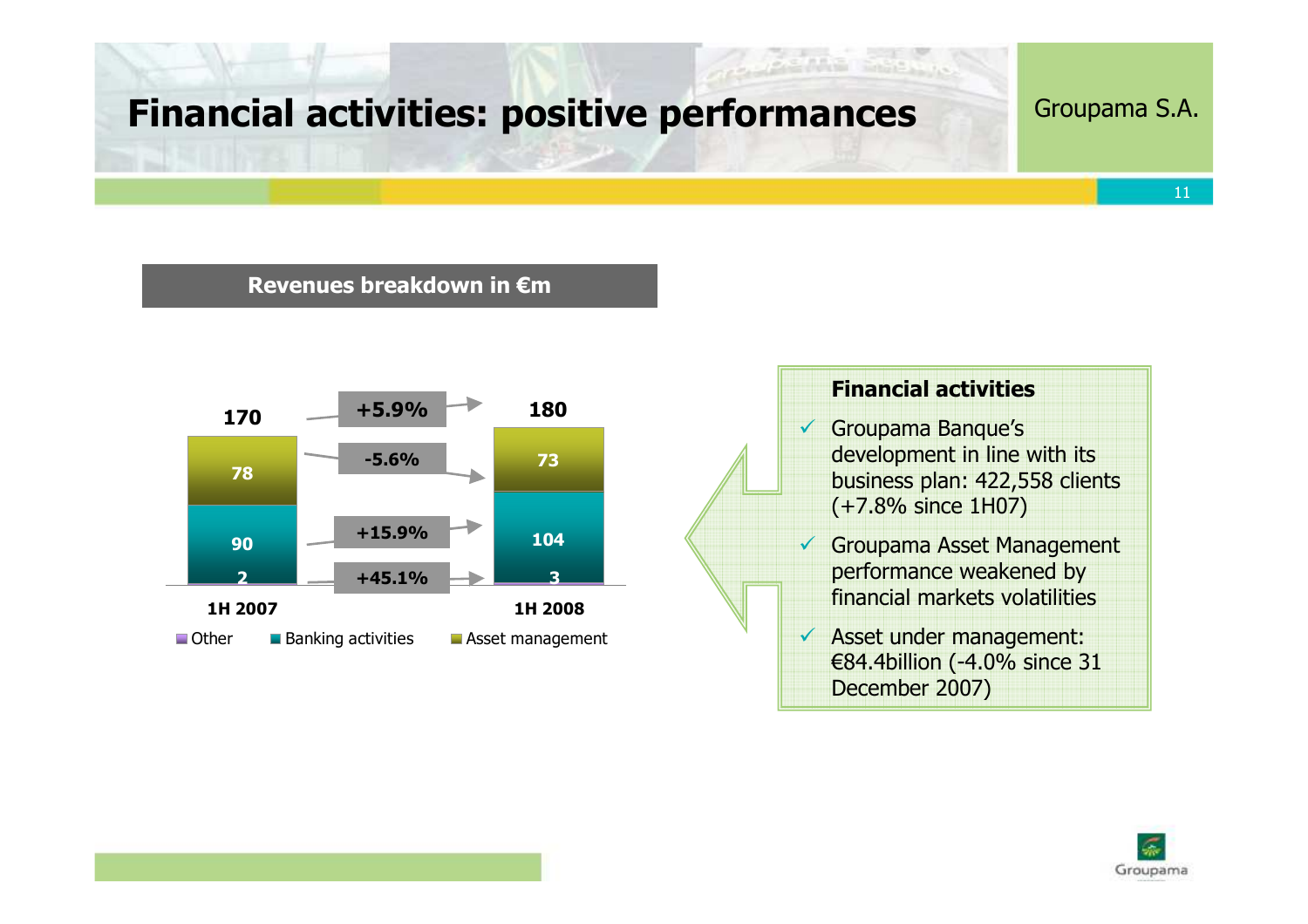## Operating profit: up + 5.1%

#### Groupama S.A.

12



 $^{(1)}$  Profit from operations (cf. definition in appendices)

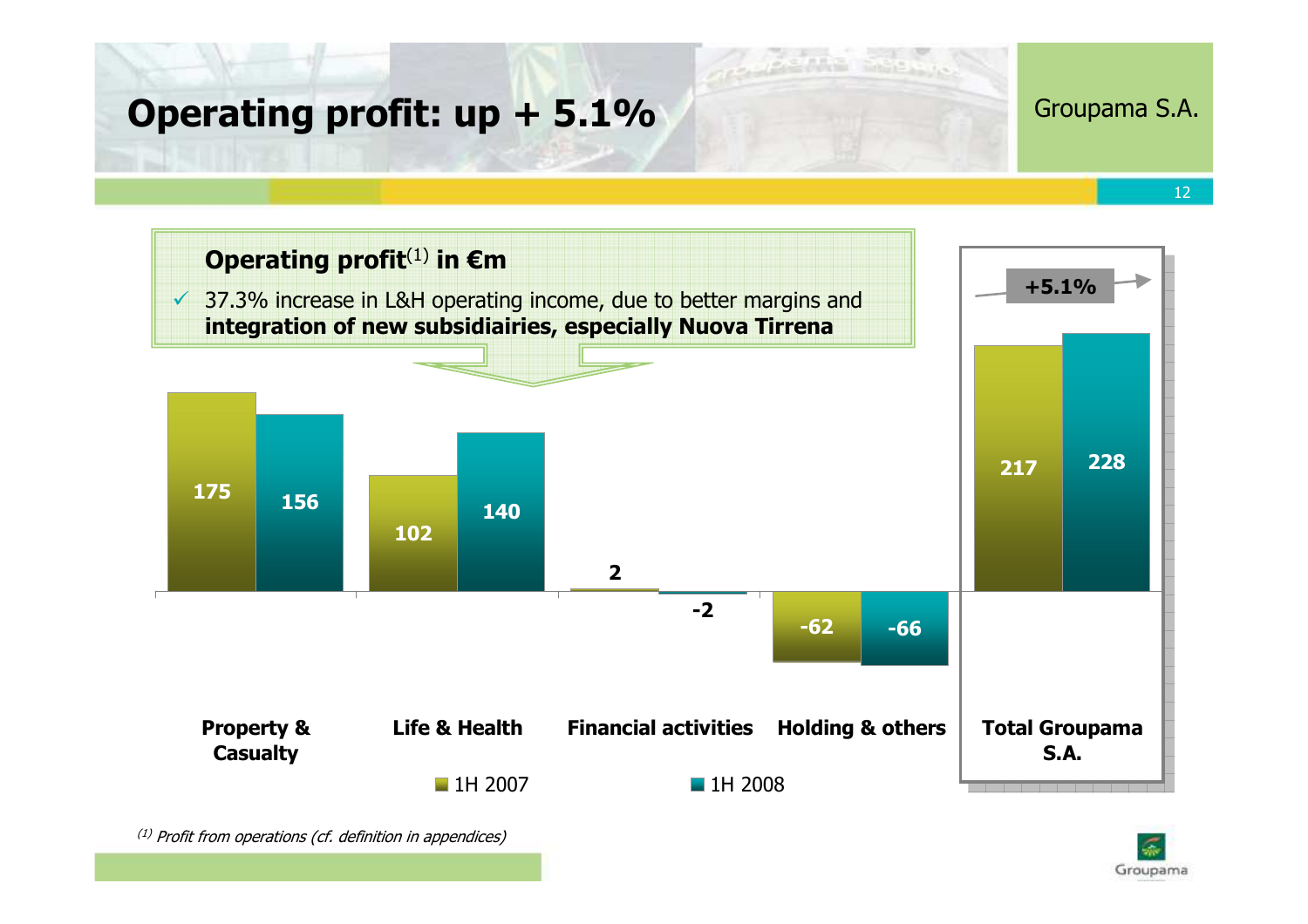

## Rise in the P&C combined ratio but control over costs and expenses



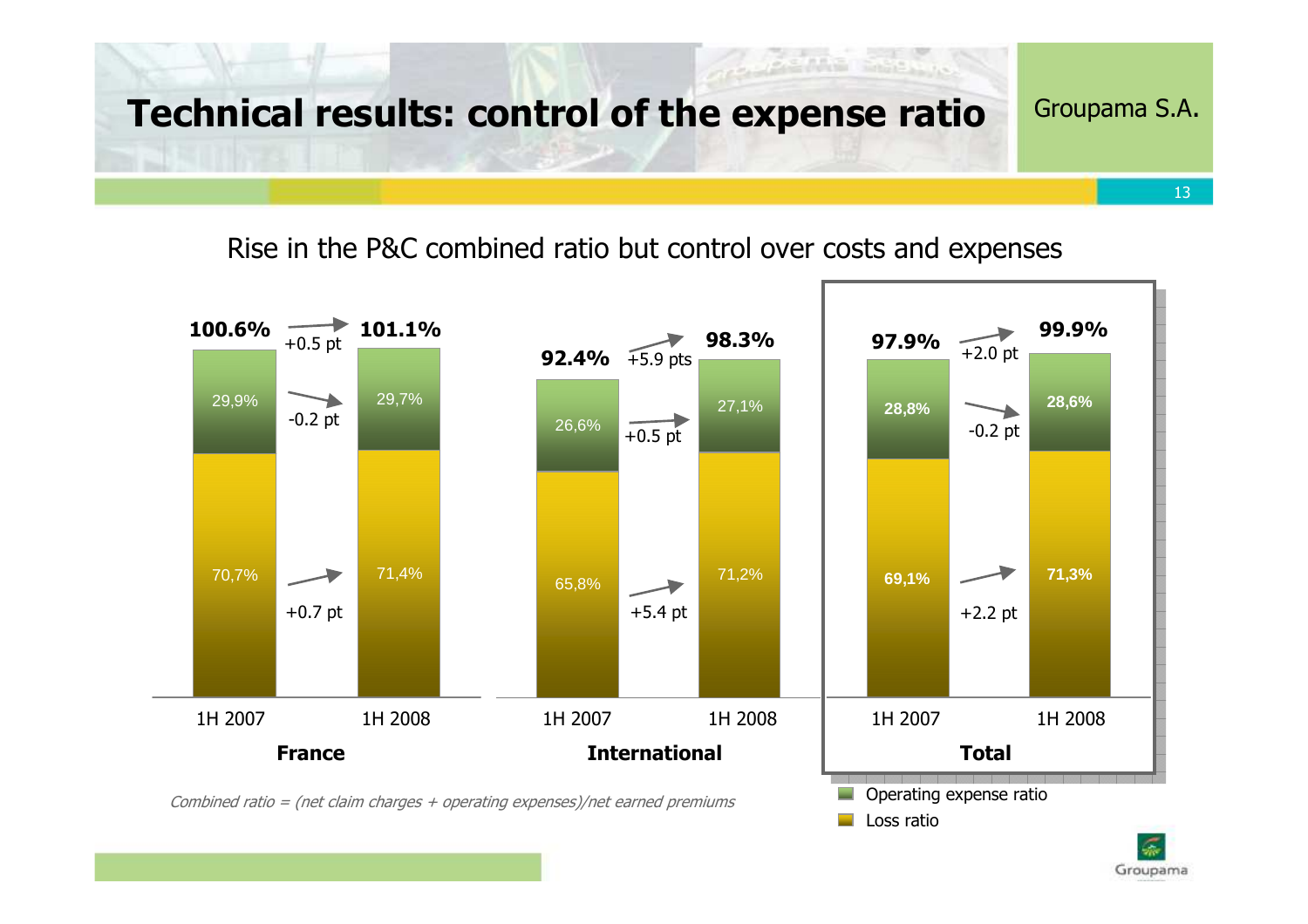# Net income: a decrease mainly due to market turbulences

Net profit

### Groupama S.A.

**ROE** 

14

€m



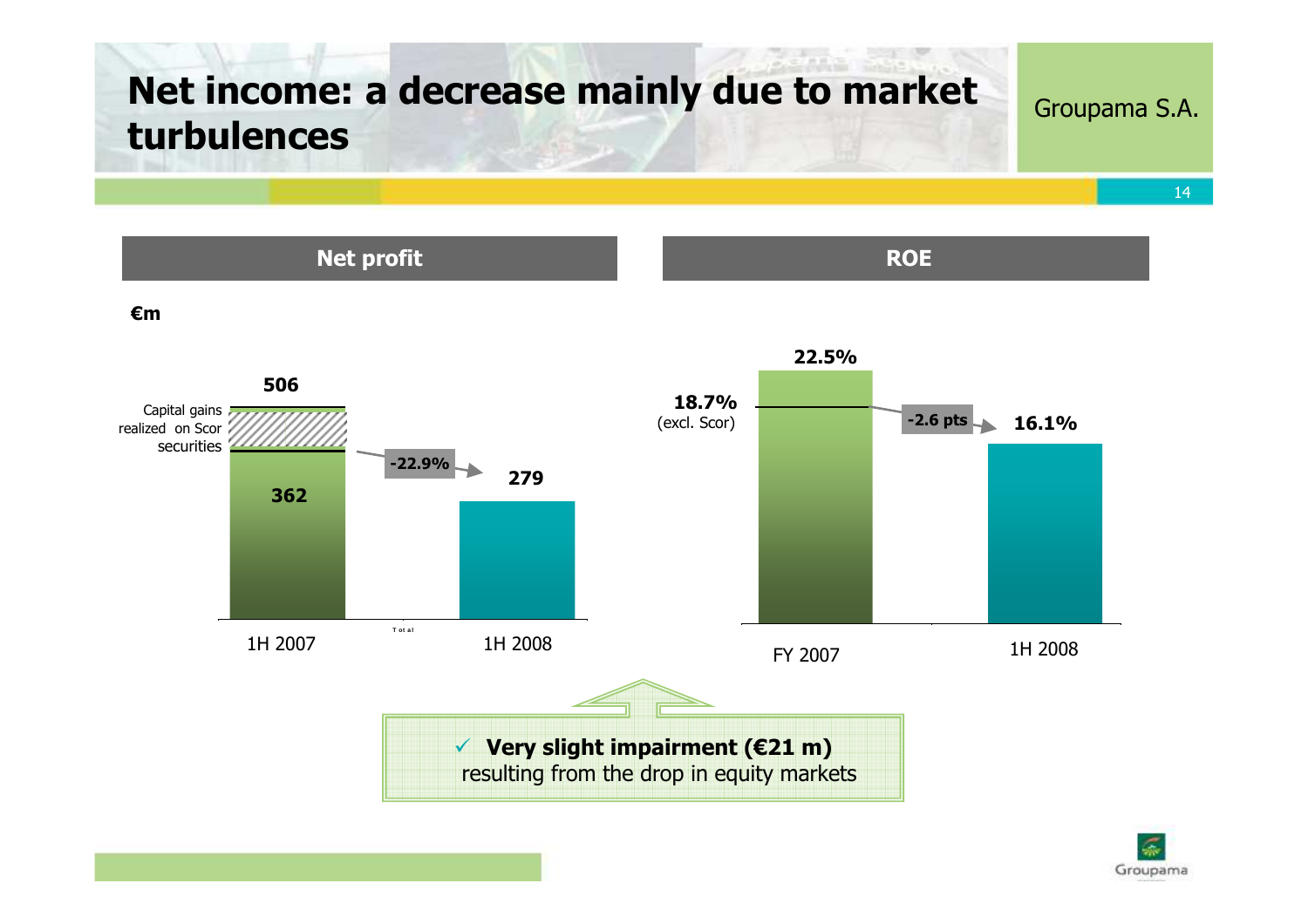# Focus on financial income

## Groupama S.A.

| In $\epsilon$ m                                                             | 1H 2007 | 1H 2008 |
|-----------------------------------------------------------------------------|---------|---------|
| <b>Net investment revenues</b>                                              | 1,318   | 1,387   |
| <b>Net realised capital gains</b>                                           | 592     | 285     |
| <b>Change in fair value</b>                                                 | 230     | $-161$  |
| <b>Impairments</b>                                                          | $-1$    | $-21$   |
| <b>Investment income</b> <sup>(1)</sup> (excluding unit linked adjustments) | 2,139   | 1,490   |

(1) Before profit sharing and taxes

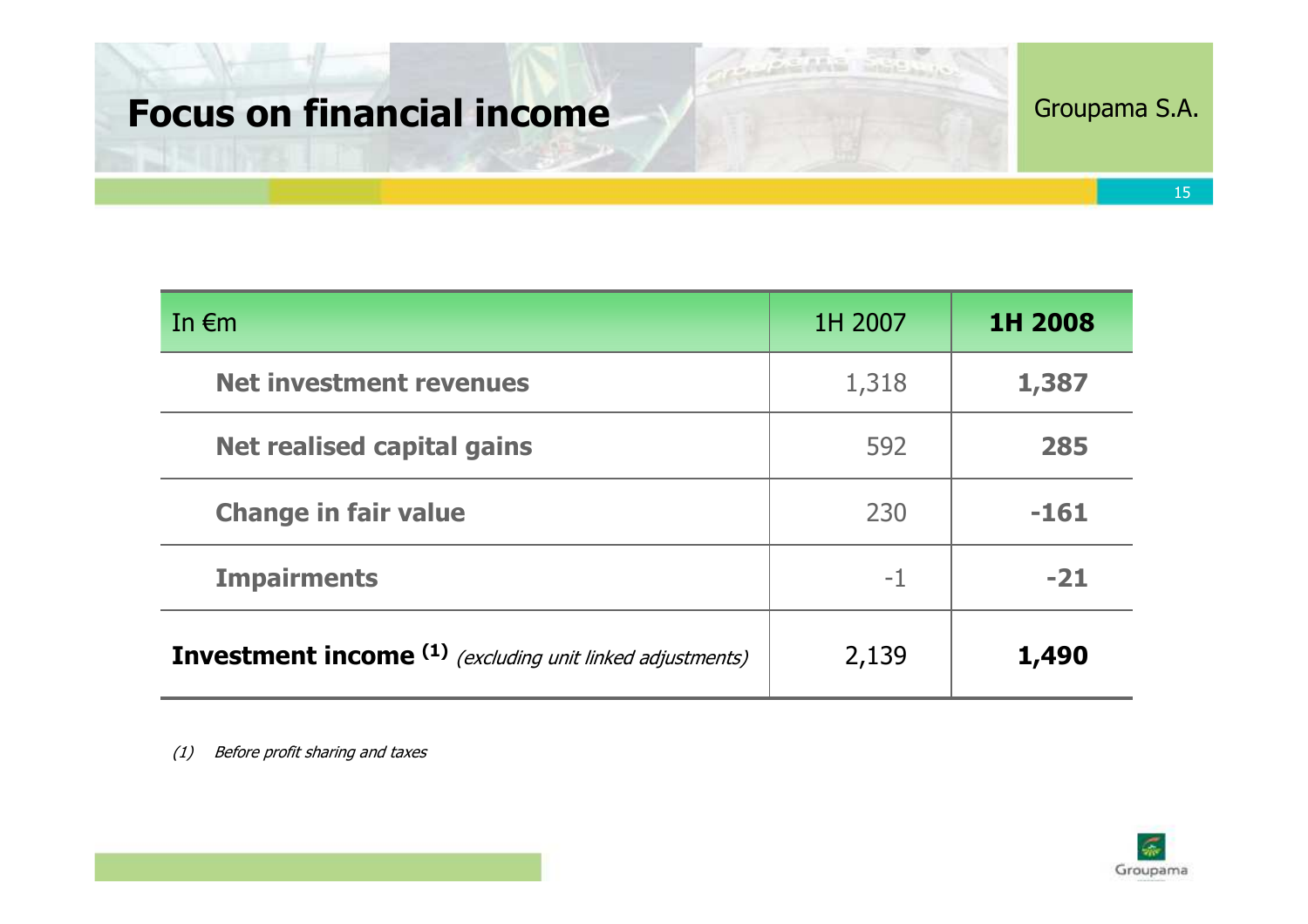

**EX** Key highlights & figures

**Revenues and earnings** 

# **Active management of balance sheet and risk profile**

A disciplined and controlled international diversification

Groupama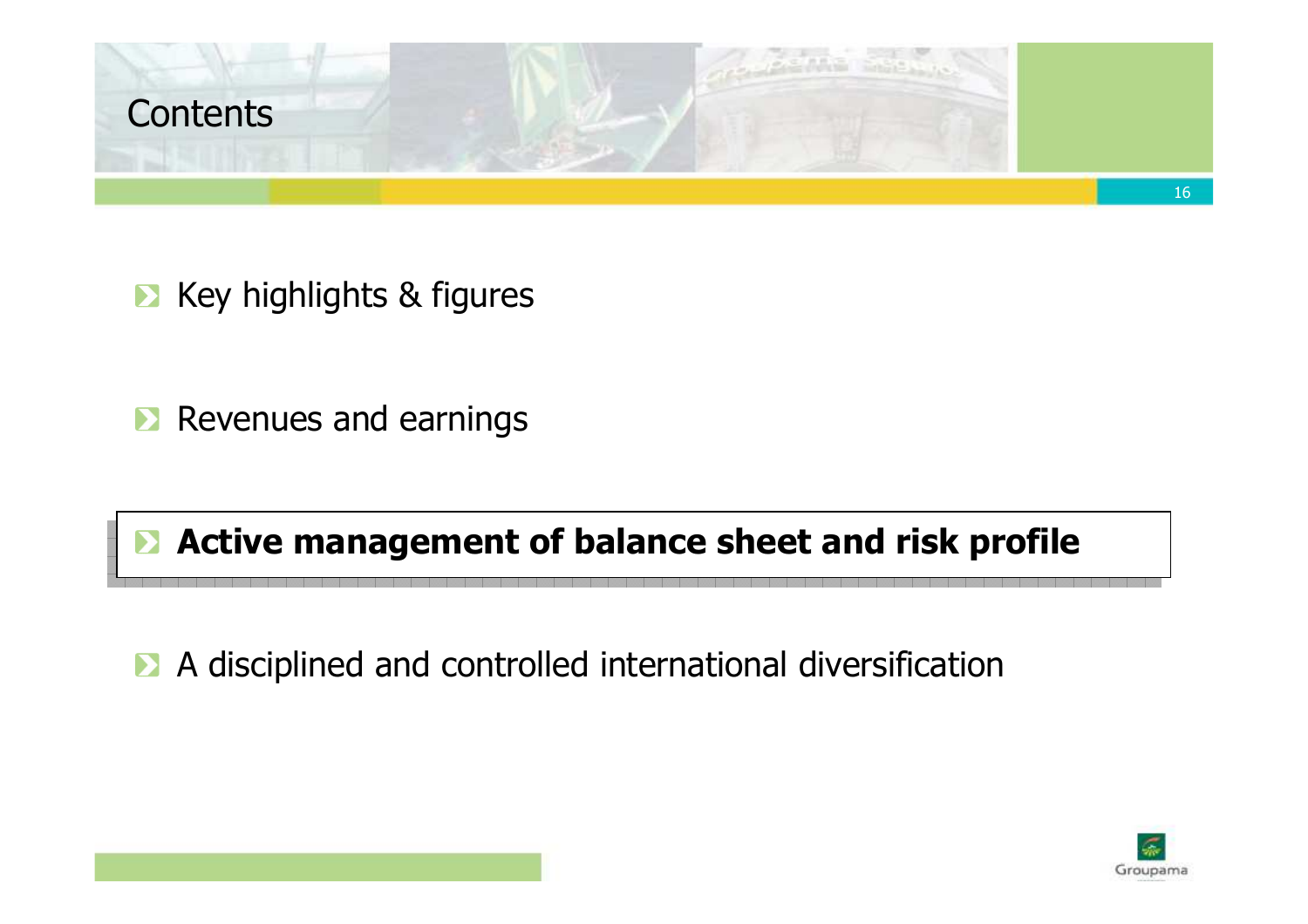# Conservative investments strategy

## Groupama S.A.

17

#### Breakdown of investments (1)





(1) Market value – excluding unit linked

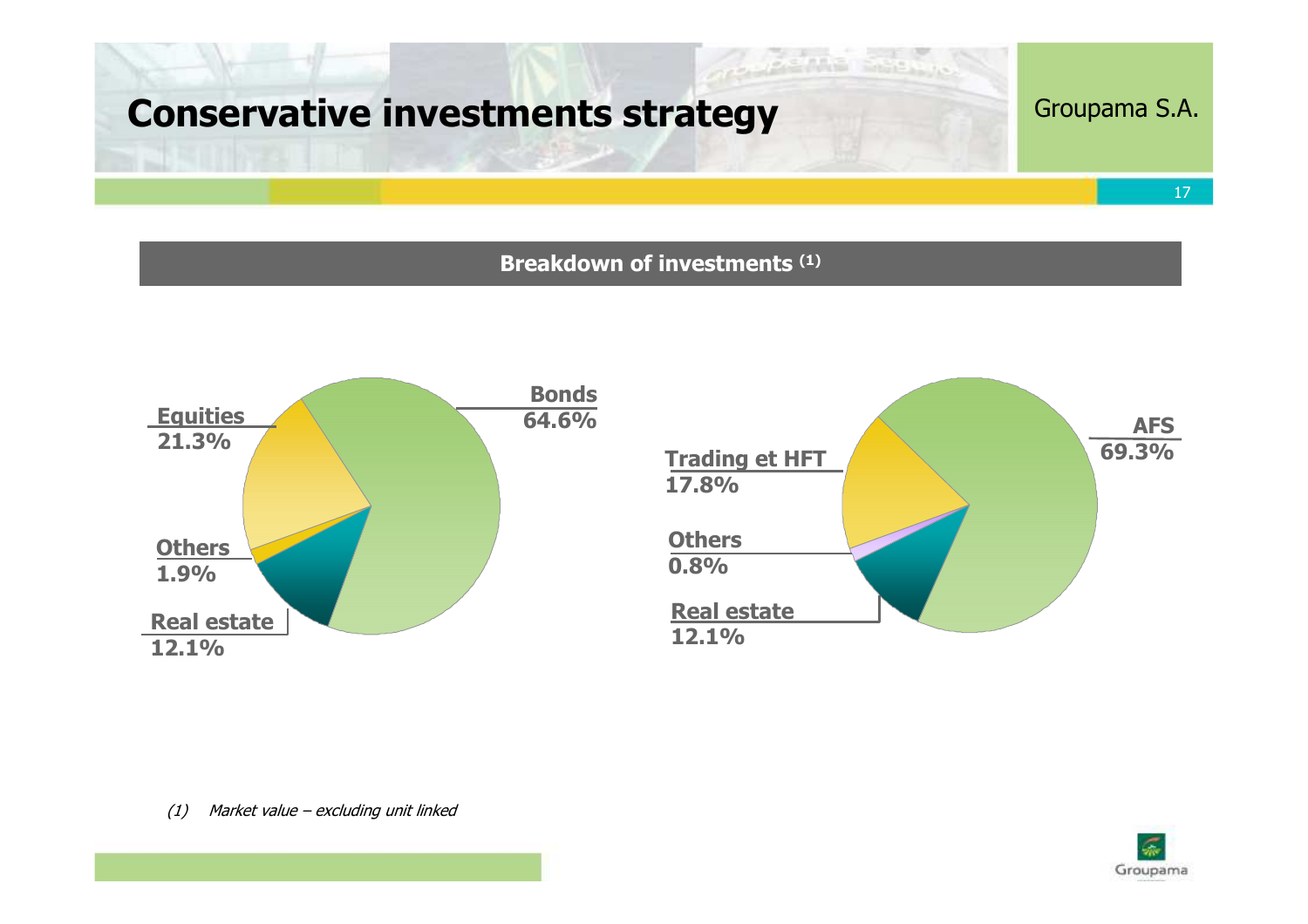# Continued cautious management of bond assets

#### 95% of the portfolio has a rating >A $\mathbf{D}$

- **73.0% in AAA/AA ratings**
- Less than 5% rated BBB $\rightarrow$
- About 1% not rated or non-investment grade $\rightarrow$

| <b>Rating</b> | 1H 2008 |
|---------------|---------|
| <b>AAA</b>    | 53.1%   |
| AA            | 19.9%   |
| А             | 21.7%   |
| <b>BBB</b>    | 4.1%    |
| NR or< BBB    | 1.2%    |

- Approximately 64% held in the form of euro govies $\blacktriangleright$ 
	- Primarily OAT/Bund (AAA)**D**
	- Financial debt: 23.5%>
	- Credit (ex. financial debt): 12.5% $\rightarrow$ 
		- Securitisations: FUR 560 m

![](_page_17_Picture_11.jpeg)

18

Groupama S.A.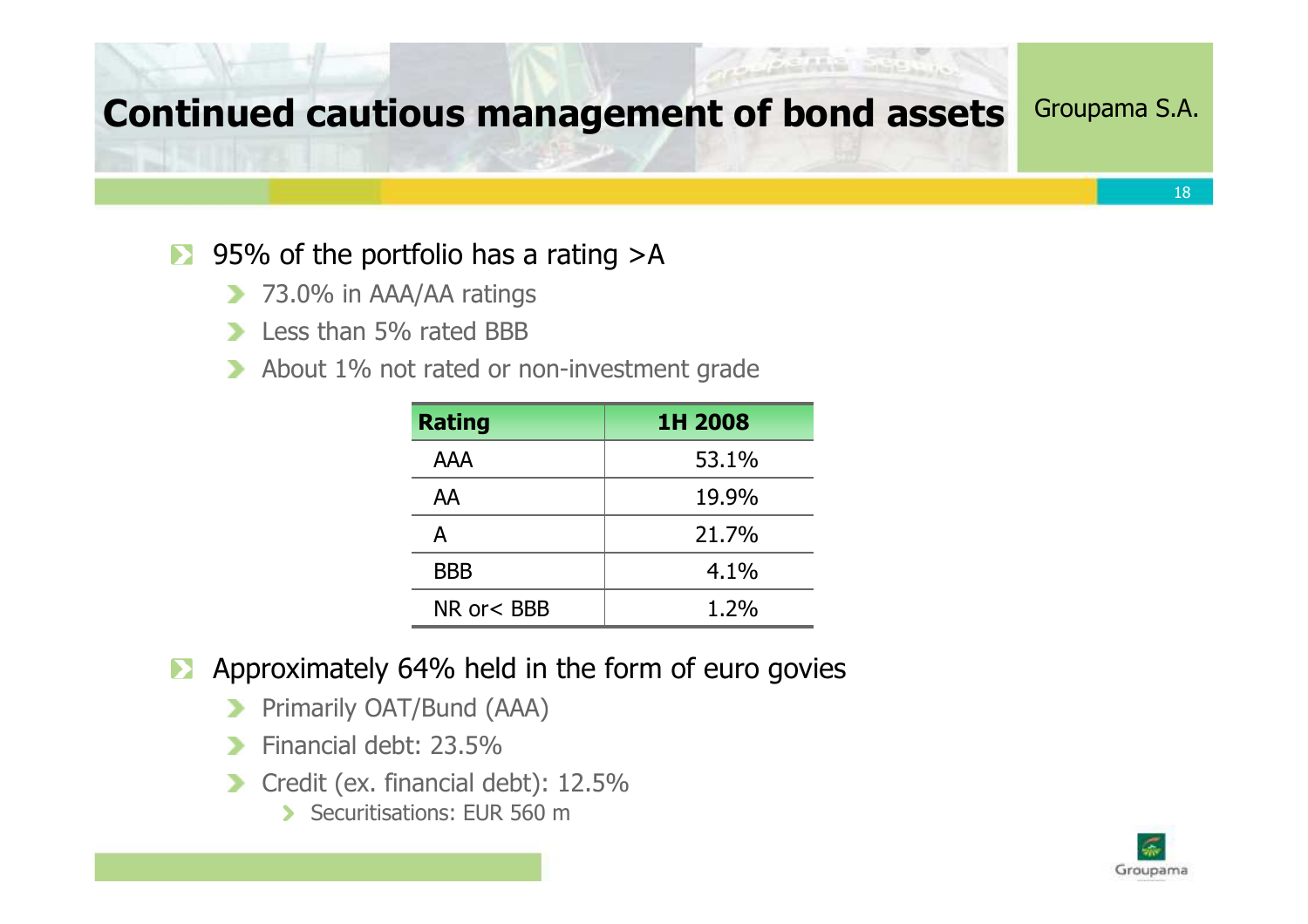# Very tiny exposure to european securitizations, no direct exposure to monolines and GSE's

Groupama S.A.

| In $\epsilon$ m              | <b>FY 2007</b>   | 1H 2008 |
|------------------------------|------------------|---------|
| <b>US subprime</b>           | 0                | Ω       |
| <b>Other</b>                 |                  |         |
| <b>US ABS (consumer ABS)</b> | 118              | 87      |
| <b>CLO</b>                   | $\boldsymbol{0}$ | Ω       |
| <b>CDO</b>                   | 12               | 12      |
| <b>European RMBS</b>         | 467              | 471     |
| <b>Monolines</b>             |                  |         |
| Direct (debt or equity)      | 0                | N       |
| <b>Upgraded bonds</b>        | 124              | 94      |

![](_page_18_Picture_3.jpeg)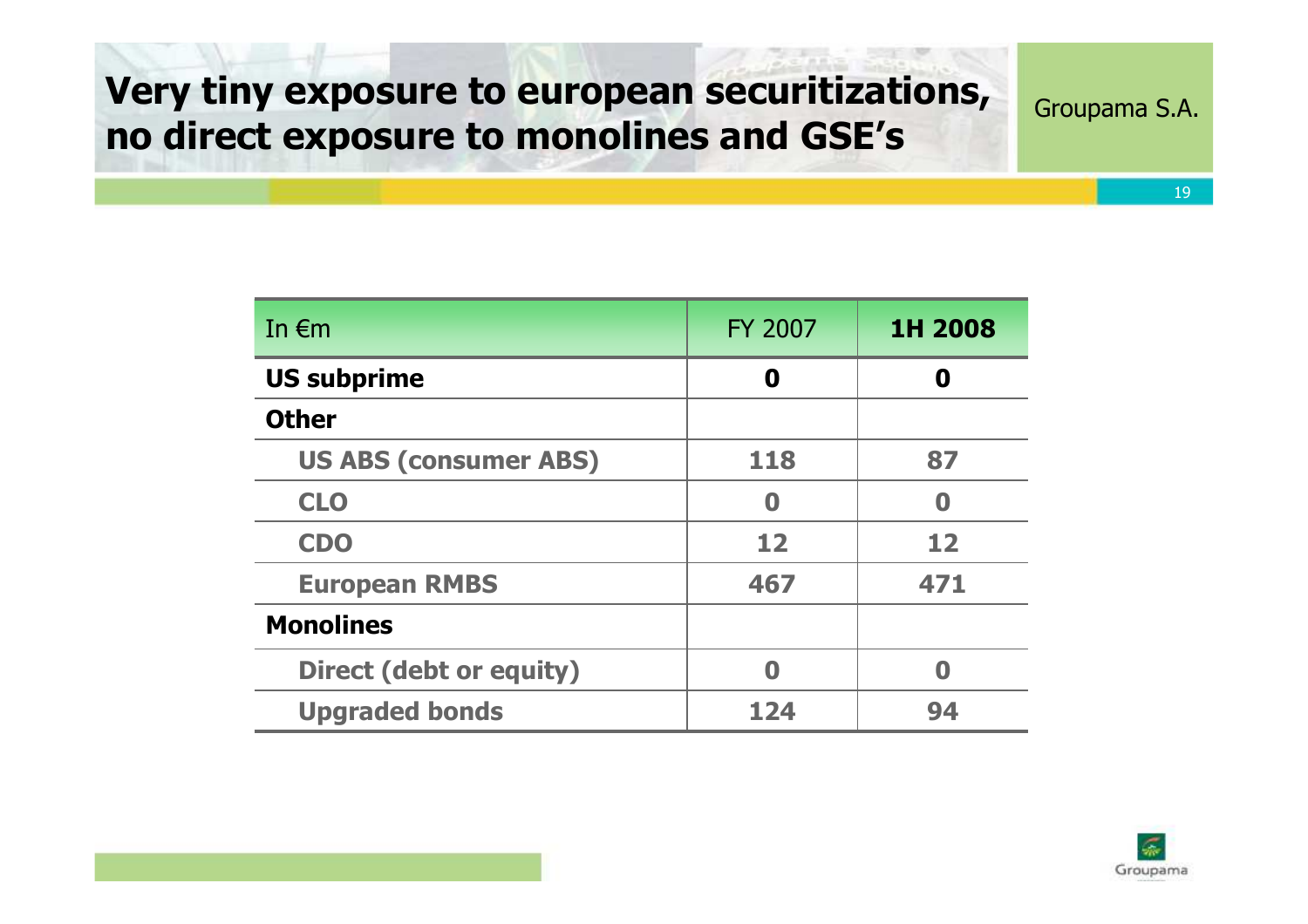# Financial risk hedging policy

### Groupama S.A.

20

 $\triangleright$  Rate risk

- Extension of programmes to hedge rate increases on life entities
	- Increase in unrealised gain on the existing IFT programmes
		- > Swaps
		- **>** Options
- Implementation of a rate risk (decrease/increase) hedging programme on the Article 83's (defined benefits)
	- Strong desensitisation to risk

## **Exercise** Foreign exchange risk

- Systematic management of the "pre-closing" exchange risk on recent acquisitions
- Via forward purchases of currencies or currency options
- **D** Operational implementations:
	- Hedge of the EUR/HUF risk on the OTP Garancia transaction. HUF/EUR price fixed at 264<br>HUF to one Crurrent spot : 235 HUF for 1 FUR) HUF to one (current spot : 235 HUF for 1 EUR)
	- Hedge of the EUR/TRY risk on the GUVEN transaction. TRY/EUR fixed at 2.03 to one (current spot: 1.94 TRY for 1 EUR)
	- Hedge of the EUR/TND risk on the STAR transaction. TND/EUR fixed at 1.835 to one

![](_page_19_Picture_16.jpeg)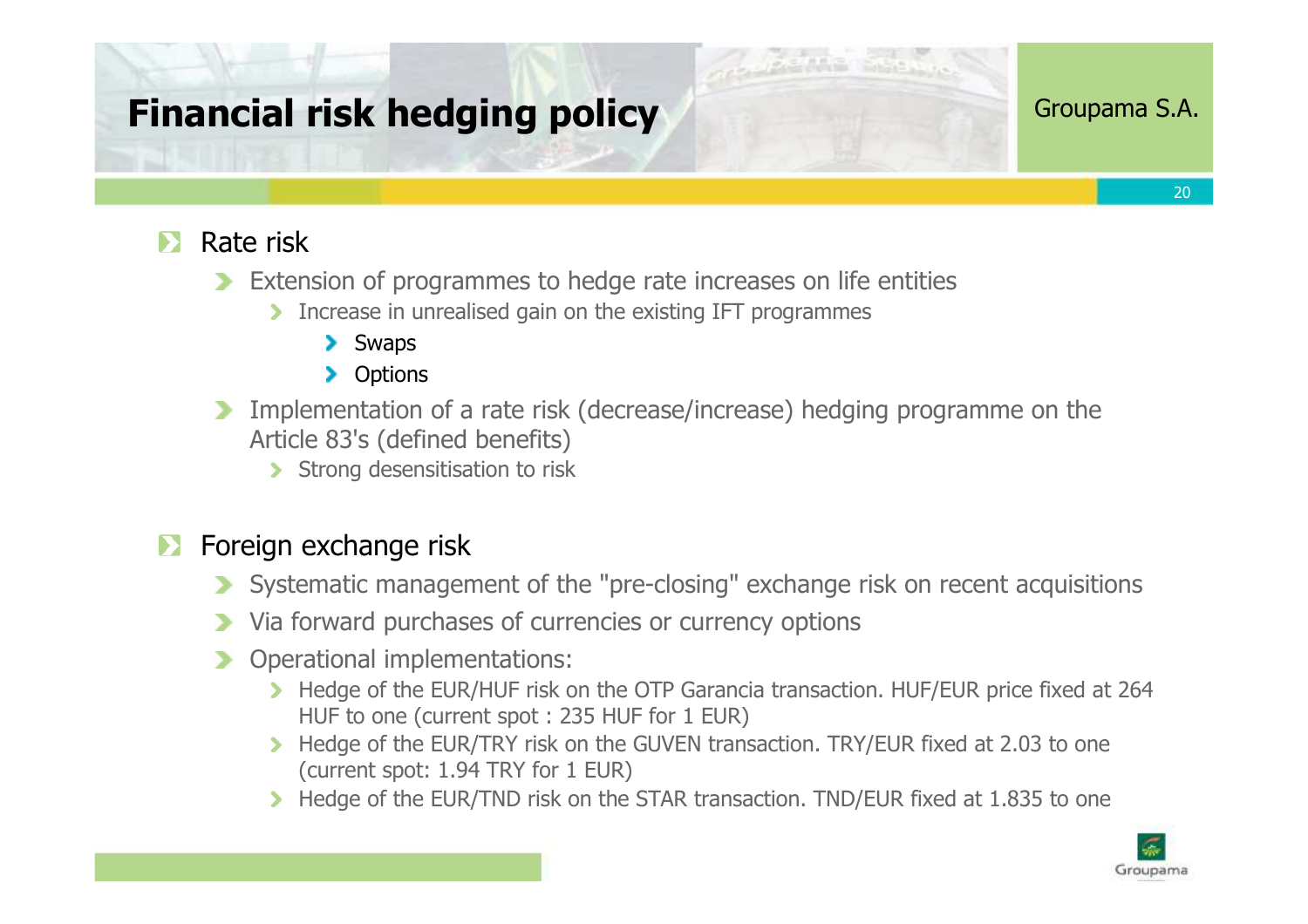![](_page_20_Picture_0.jpeg)

€m

![](_page_20_Figure_2.jpeg)

![](_page_20_Picture_3.jpeg)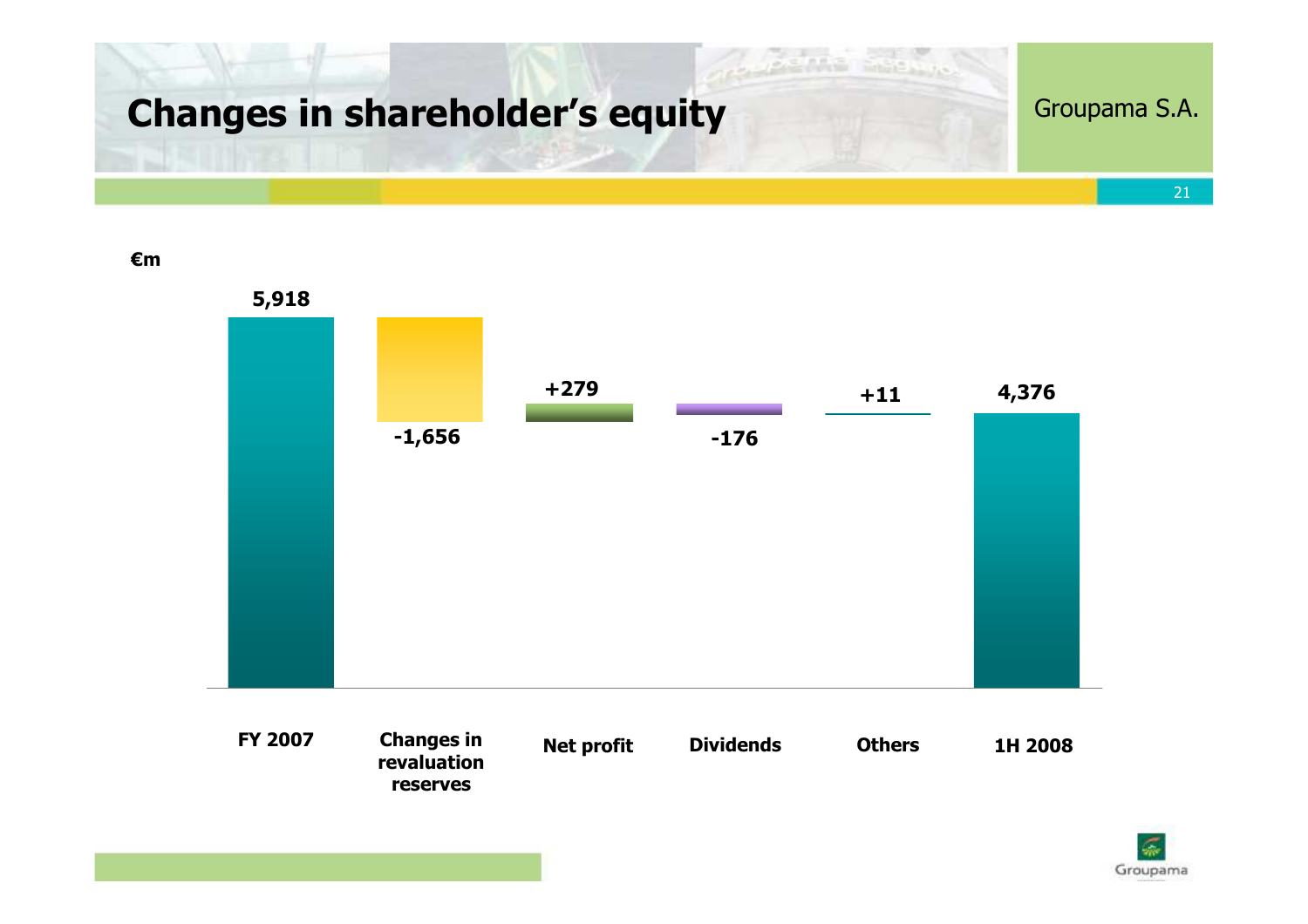![](_page_21_Picture_0.jpeg)

**EX** Key highlights & figures

**Revenues and earnings** 

**Active management of balance sheet and risk profile** 

# A disciplined and controlled international diversification

![](_page_21_Picture_5.jpeg)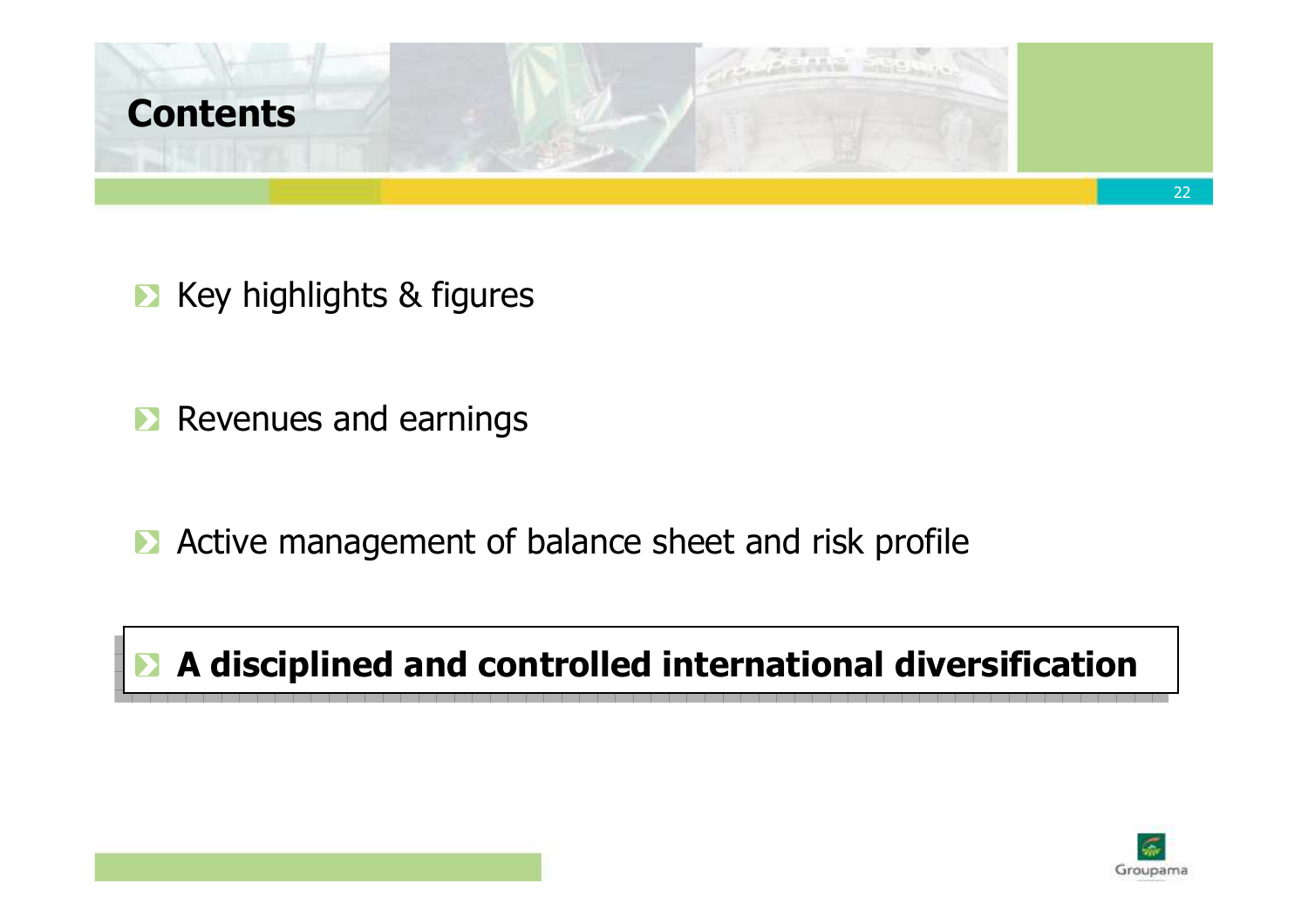# A group focused on risk integration and management processes

## Deployment of an integration methodology and processes

- **>** group integration plan
- appointments of key managers
- deployment of group ERM and control to all subsidiaries acquired

## **Expertise and experience to be exported**

- **technology transfers**
- $H$

![](_page_22_Picture_8.jpeg)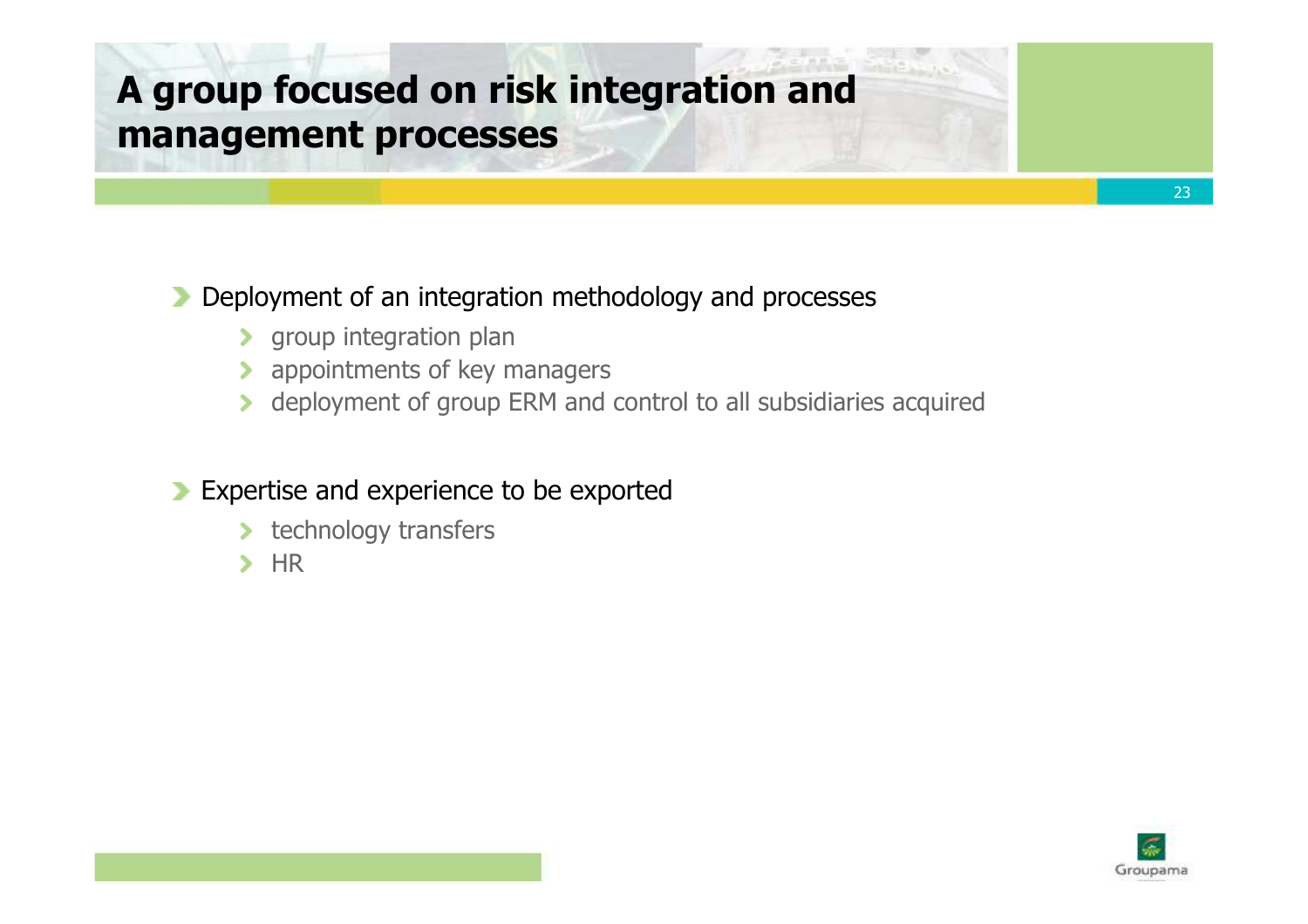# Focus on latest consolidated entities

| 1H 2008                     | <b>Phoenix Metrolife</b>                                                                                                                                                                                                       | <b>Nuova Tirrena</b>                                                                                                                                                                                                                                       | <b>BT Asigurari</b>                                                                                                                                                                                                                             |
|-----------------------------|--------------------------------------------------------------------------------------------------------------------------------------------------------------------------------------------------------------------------------|------------------------------------------------------------------------------------------------------------------------------------------------------------------------------------------------------------------------------------------------------------|-------------------------------------------------------------------------------------------------------------------------------------------------------------------------------------------------------------------------------------------------|
| <b>Country</b>              | <b>Greece</b>                                                                                                                                                                                                                  | <b>Italia</b>                                                                                                                                                                                                                                              | <b>Romania</b>                                                                                                                                                                                                                                  |
| <b>Closing effective in</b> | <b>June 2007</b>                                                                                                                                                                                                               | <b>November 2007</b>                                                                                                                                                                                                                                       | <b>December 2007</b>                                                                                                                                                                                                                            |
| <b>Revenues (€m)</b>        | 73                                                                                                                                                                                                                             | 390                                                                                                                                                                                                                                                        | 44                                                                                                                                                                                                                                              |
| Net income $(\epsilon m)$   | 1                                                                                                                                                                                                                              | 36                                                                                                                                                                                                                                                         | $-6$                                                                                                                                                                                                                                            |
| <b>Integration steps</b>    | <b>D</b> New management<br>team<br><b>E</b> Voluntary<br>departures plan<br><b>E</b> New branding:<br><b>Groupama Phoenix</b><br><b>EX New sales</b><br>strategy:<br>launching of new<br>products and<br>marketing<br>campaign | <b>D</b> Single management<br>team<br><b>D</b> Processes transfer<br>from Generali to<br><b>Groupama</b><br><b>D</b> Implementation of a<br>unique "business<br>model"<br><b>D</b> Products<br>convergence<br>between the 2<br><b>Italian subsidiaries</b> | <b>E</b> New CEO<br><b>Exclusive</b><br><b>bancassurance</b><br>distribution<br>agreement with<br><b>Banca Transilvania</b><br><b>E</b> Audit mission<br>▶ 9-step strategic<br>plan:<br>Re-branding<br><b>Distribution</b><br>-IT<br>Reporting, |

![](_page_23_Picture_3.jpeg)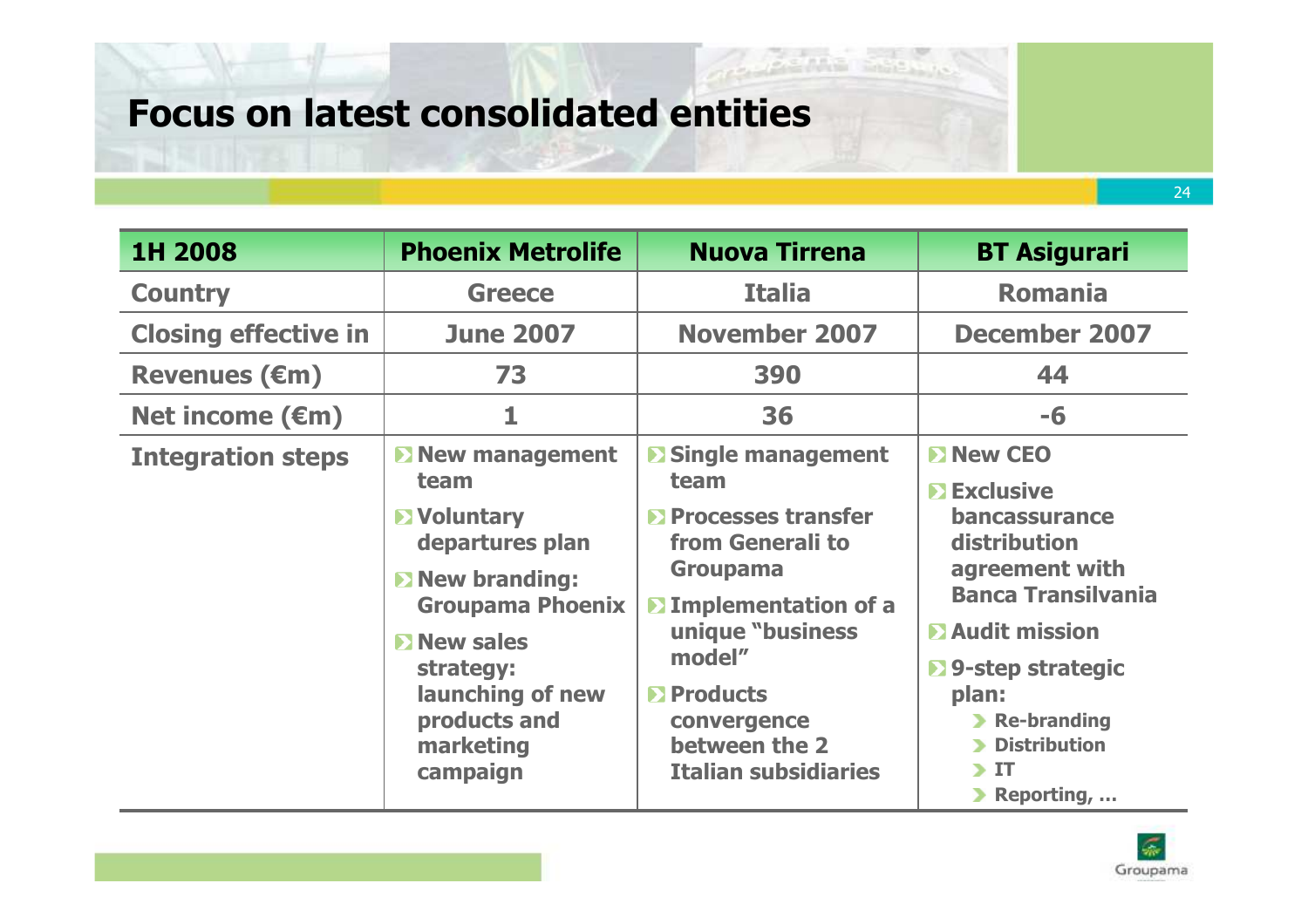# Recent developments totally in line with group's criteria

|                           | <b>OTP Garancia</b>                                                                                                                          | <b>Asiban</b>                                                                                  | <b>Güven</b>                                                                                           | <b>STAR</b>                                                                                                                                                            |
|---------------------------|----------------------------------------------------------------------------------------------------------------------------------------------|------------------------------------------------------------------------------------------------|--------------------------------------------------------------------------------------------------------|------------------------------------------------------------------------------------------------------------------------------------------------------------------------|
| <b>Country</b>            | <b>Central &amp; Eastern Europe</b>                                                                                                          | <b>Romania</b>                                                                                 | <b>Turkey</b>                                                                                          | <b>Tunisia</b>                                                                                                                                                         |
| <b>Signing</b>            | <b>February 2008</b>                                                                                                                         | <b>April 2008</b>                                                                              | <b>June 2008</b>                                                                                       | <b>July 2008</b>                                                                                                                                                       |
| <b>Closing</b>            | <b>Bulgaria: 6 August 2008</b><br>Romania: 29 August 2008<br><b>Slovakia: September 2008</b><br><b>Hungary: October 2008</b>                 | <b>6 August 2008</b>                                                                           | <b>September 2008</b>                                                                                  | <b>16 October 2008</b>                                                                                                                                                 |
| <b>Revenues</b><br>(2007) | €323 m (Hungary)                                                                                                                             | € 186 m                                                                                        | €128 m                                                                                                 | €121 m                                                                                                                                                                 |
| <b>Rationale</b>          | <b>Opportunity to be among</b><br>leaders in the Hungarian<br>market & access to other<br><b>Central &amp; Eastern European</b><br>countries | <b>Consolidate</b><br>Groupama's<br>presence in<br><b>Romania (BT</b><br>Asigurari in<br>2007) | <b>Consolidate</b><br>Groupama's<br>presence in the<br><b>Turkish market</b><br><b>(Basak in 2006)</b> | 1st grade agreement<br>with the Tunisian<br>leader in non-life<br>insurance (35%<br>stake)<br><b>Strategic access to a</b><br>new market with high<br>potential growth |

![](_page_24_Picture_3.jpeg)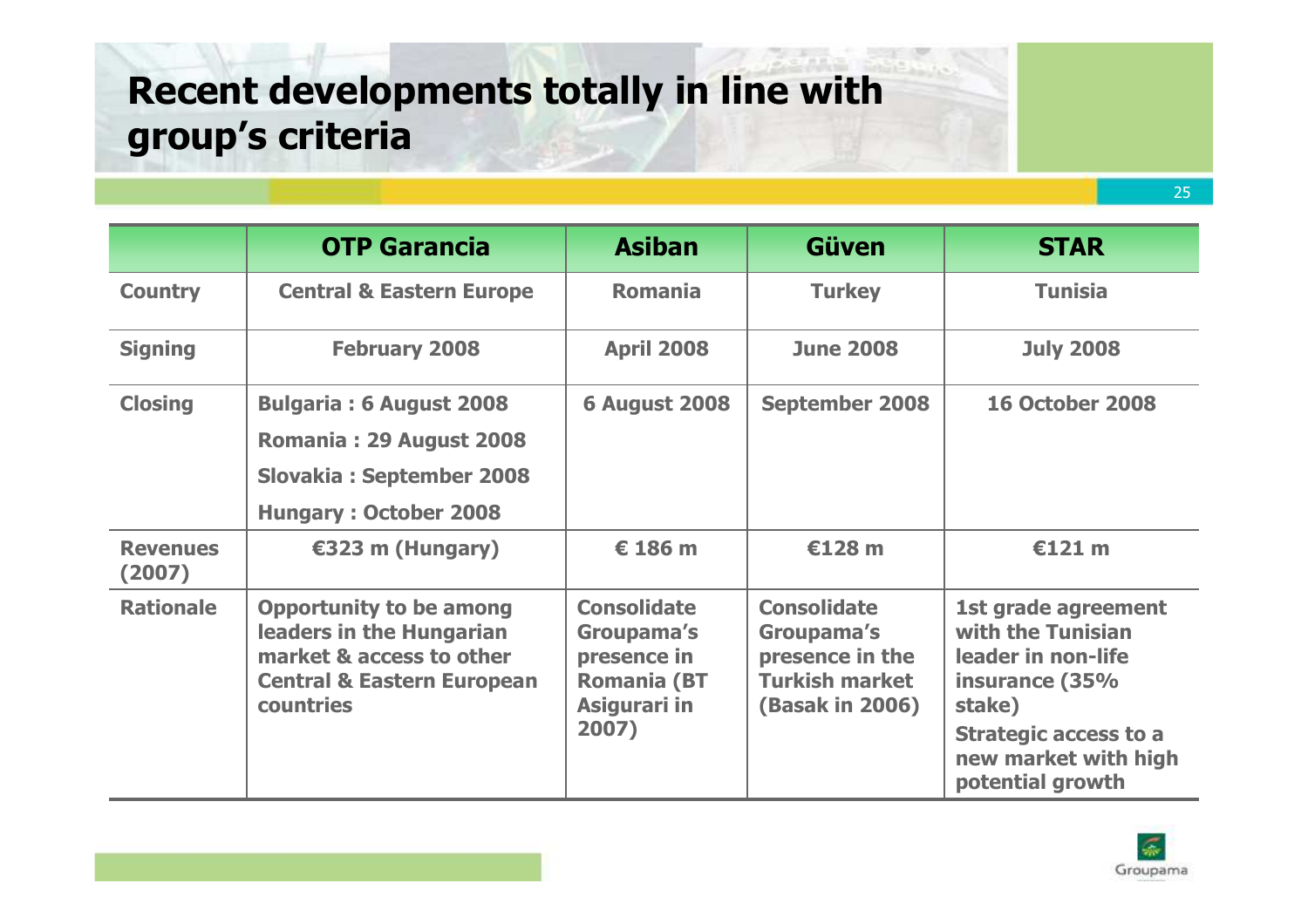# International strategy for 2008-2009

- After a period of strong development, which achieved our objectives for external  $\blacktriangleright$ growth and the efforts in integrating the new subsidiaries, the group will maintain an active watch in the following countries or zones (to complete the top 10 / top 5 strategy largely initiated) :
	- **PECO:** assistance the OTP bank under our reinsurance agreements, particularly in Russia and Ukraine
	- strengthen our positions based on opportunities and potential synergies: Turkey and Greece
- At the same time, maintain maximum financial flexibility and a high level of cautiousness
	- **Listing capacity**
	- Room for further hybrid debt on the CAR model of S&P
	- Excess capital in the mutuals, shareholder of Groupama S.A
	- Alternative funding solution involving private investors

![](_page_25_Picture_9.jpeg)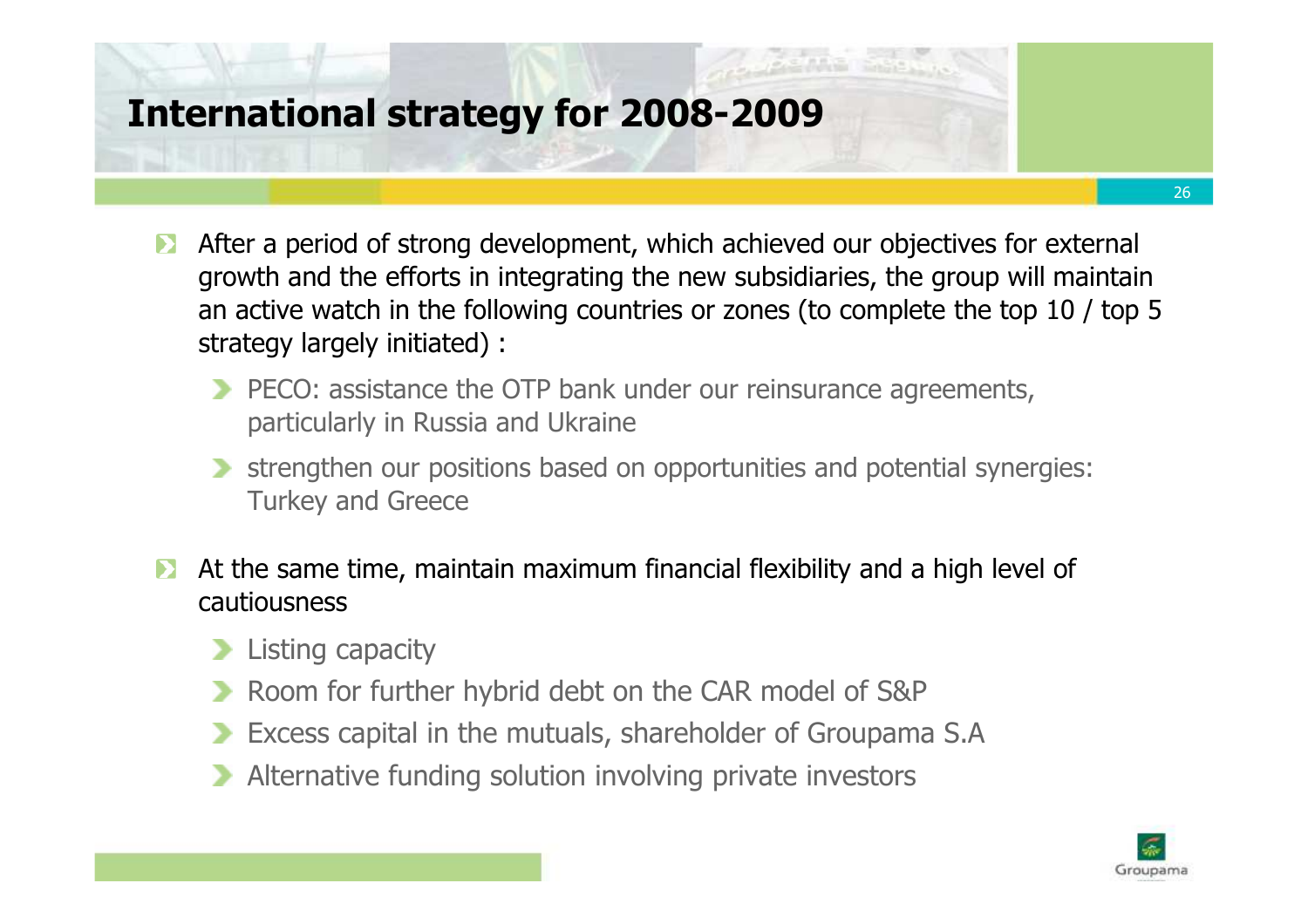![](_page_26_Picture_0.jpeg)

- **D** Our well-balanced business model and our cautious portfolio management allowed us to strongly withstand the turmoil
- Actions and results completely in line with the strategy announced
- A group focused on integrating its acquisitions and on the continued deployment of group risk management
- **D** Launch of new offers and distribution channels to strenghthen our development
	- Amaguiz.com
	- **D** Urban plan

![](_page_26_Picture_7.jpeg)

Achieve more and do it better to become one of the future European insurance leaders

![](_page_26_Picture_9.jpeg)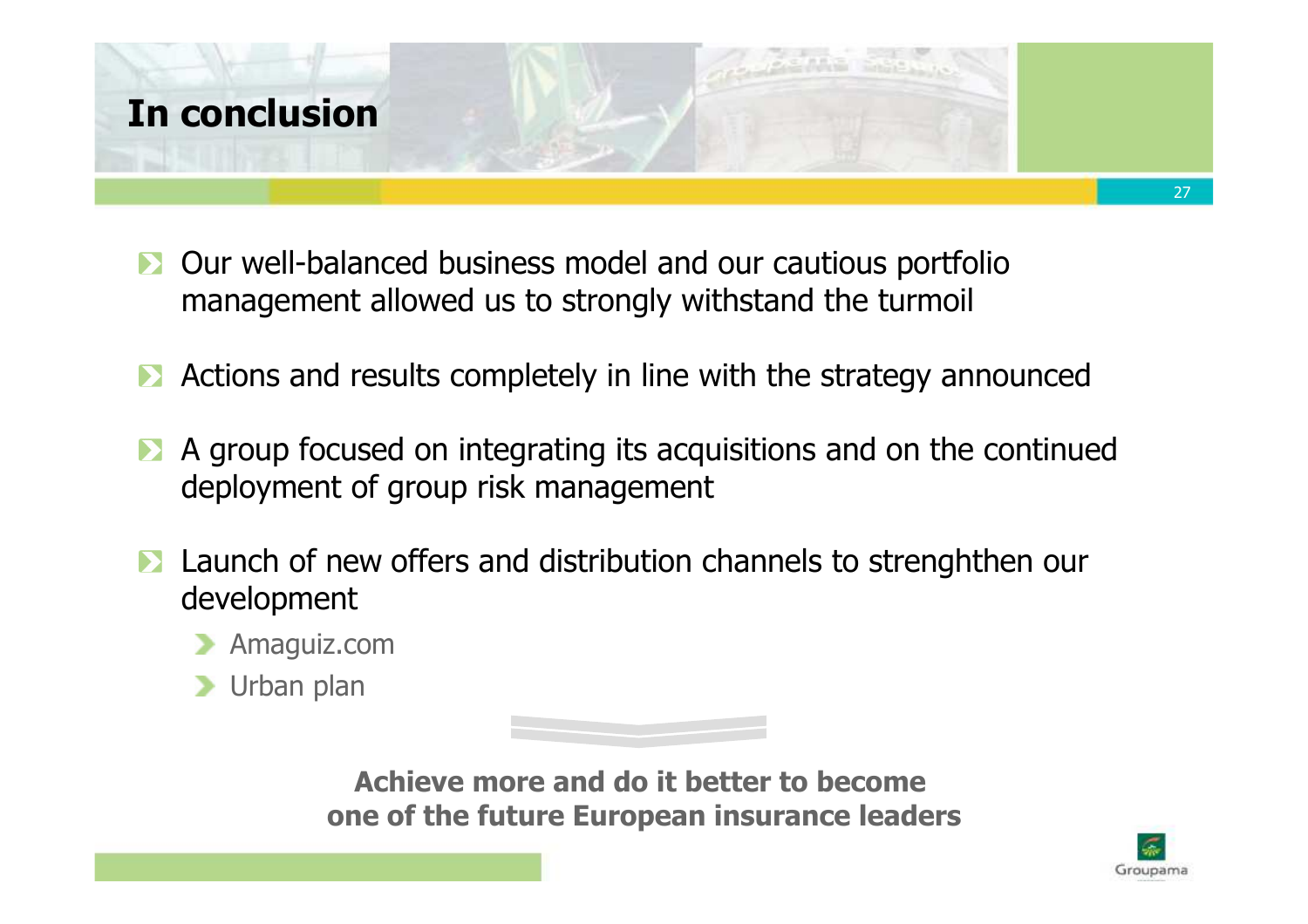![](_page_27_Picture_0.jpeg)

## **Breakdown of net income**

**B** Group's key figures

**Definitions**  $\sum_{i=1}^{n}$ 

![](_page_27_Picture_4.jpeg)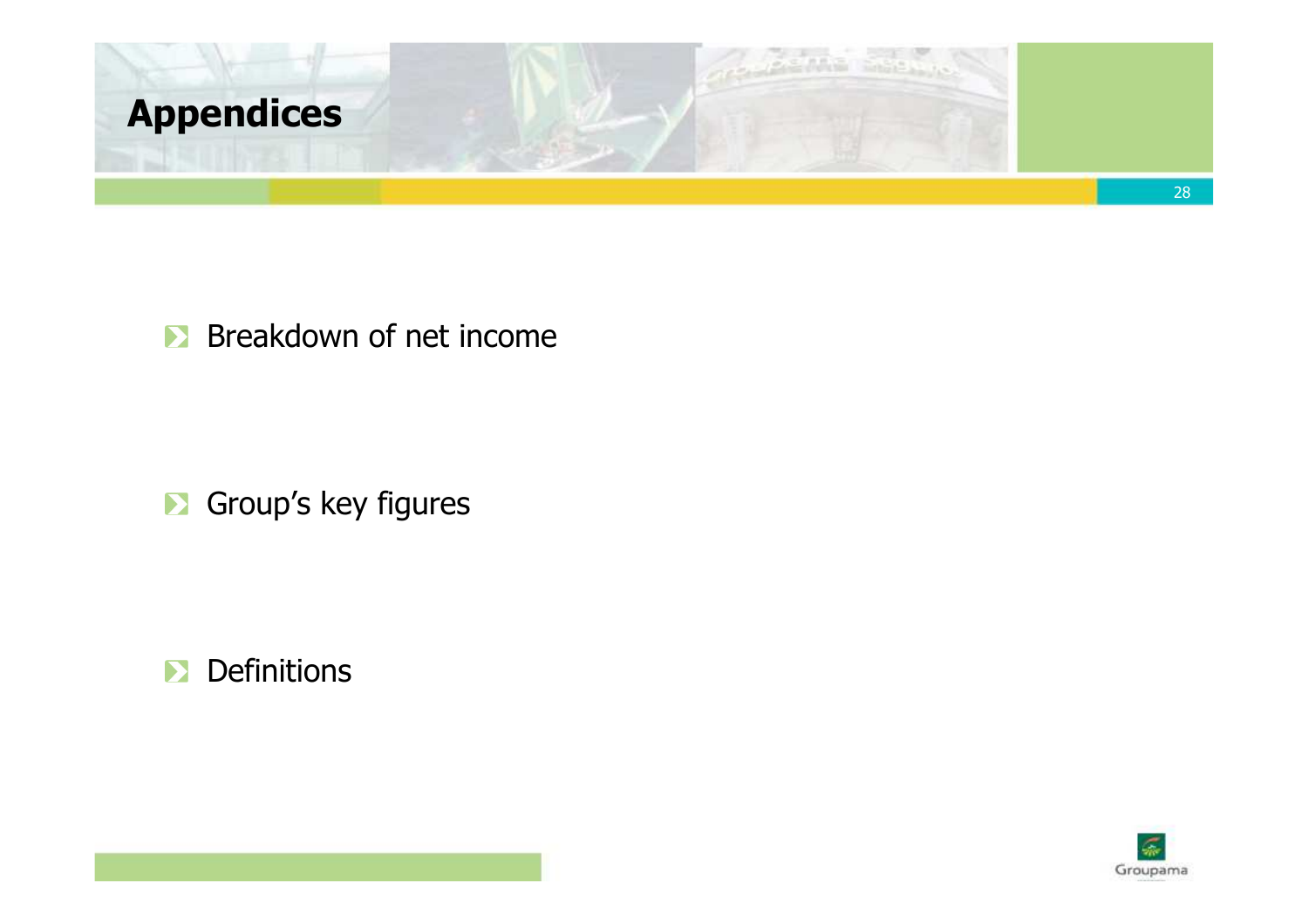# Appendix: breakdown of net income

## Groupama S.A.

29

| In $\epsilon$ m                                                     | 1H 2007       | 1H 2008 | Change        |
|---------------------------------------------------------------------|---------------|---------|---------------|
| <b>Operating profit, insurance</b>                                  | 277           | 296     | $+6.9%$       |
| <b>Operating loss, financial activities</b>                         | 2             | $-2$    | <b>NA</b>     |
| <b>Operating loss, holding companies</b>                            | $-62$         | $-66$   | $-6.5\%$      |
| Total operating profit (1)                                          | 217           | 228     | $+5.1%$       |
| <b>Net realised capital gains</b>                                   | 275           | 80      | $-70.9%$      |
| <b>Gains and losses on financial assets</b><br>booked at fair value | 12            | $-23$   | <b>NA</b>     |
| <b>Other expenses and income</b>                                    | $\mathcal{P}$ | -6      | <b>NA</b>     |
| <b>Net profit</b>                                                   | 506           | 279     | $-44.9\%$ (*) |

(1) Profit from operations (cf. definition in appendices)  $(*)$  -22.9% excluding  $\in$ 144.5 m in capital

gains from disposal of SCOR securities in 2007

![](_page_28_Picture_6.jpeg)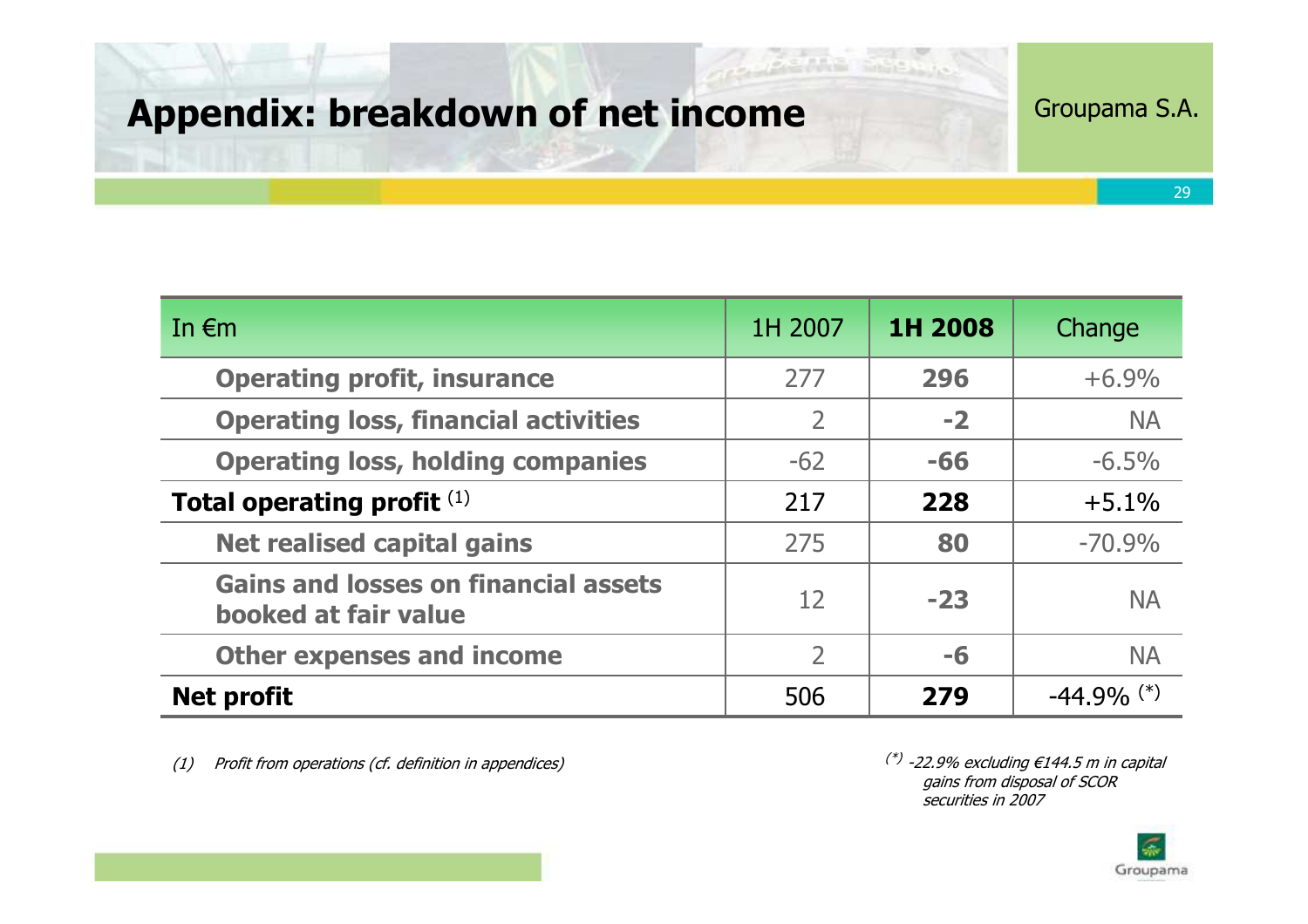# Appendix: Group's key figures

| In $\epsilon$ m                                      | 1H 2007        | 1H 2008 | Change                  |
|------------------------------------------------------|----------------|---------|-------------------------|
| Revenues                                             | 9,367          | 10,249  | $+9.4\%$ <sup>(1)</sup> |
| Operating profit <sup>(2)</sup>                      | 210            | 256     | $+21.9%$                |
| Net profit                                           | 558            | 327     | $-21.0\%*$              |
| P&C combined ratio                                   | 100.7%         | 100.4%  | $-0.3$ pt               |
| In $\epsilon$ m                                      | <b>FY 2007</b> | 1H 2008 | Change                  |
| Equity                                               | 8,511          | 6,948   | $-18.4%$                |
| Solvency margin (3)                                  | 277%           | 215%    | $-62$ pts               |
| Gross unrealized capital gains (4)                   | 8,335          | 3,406   | $-59.1%$                |
| Debt-equity ratio (excluding Silic)                  | 17.1%          | 16.8%   | $-0.3$ pts              |
| Annualized ROE (excluding fair value adjustment) (5) | 16.4%          | 12.0%   | $-4.4$ pts              |
|                                                      |                |         |                         |

(1) 9.4% on a reported basis and 4.2% like-for-like over 1H 2007

(2) Profit from operations (fc. Definition in appendices)

 $^{(3)}$  According to Solvency I, with partial inclusion of future life insurance benefits

(4) Portions attributable to shareholders: €-0.28 billion at end June 2008 vs. €1.52 billion at end 2007

<sup>(5)</sup> Calculated on average equity

\* Excluding disposal of Scor

![](_page_29_Picture_8.jpeg)

![](_page_29_Picture_9.jpeg)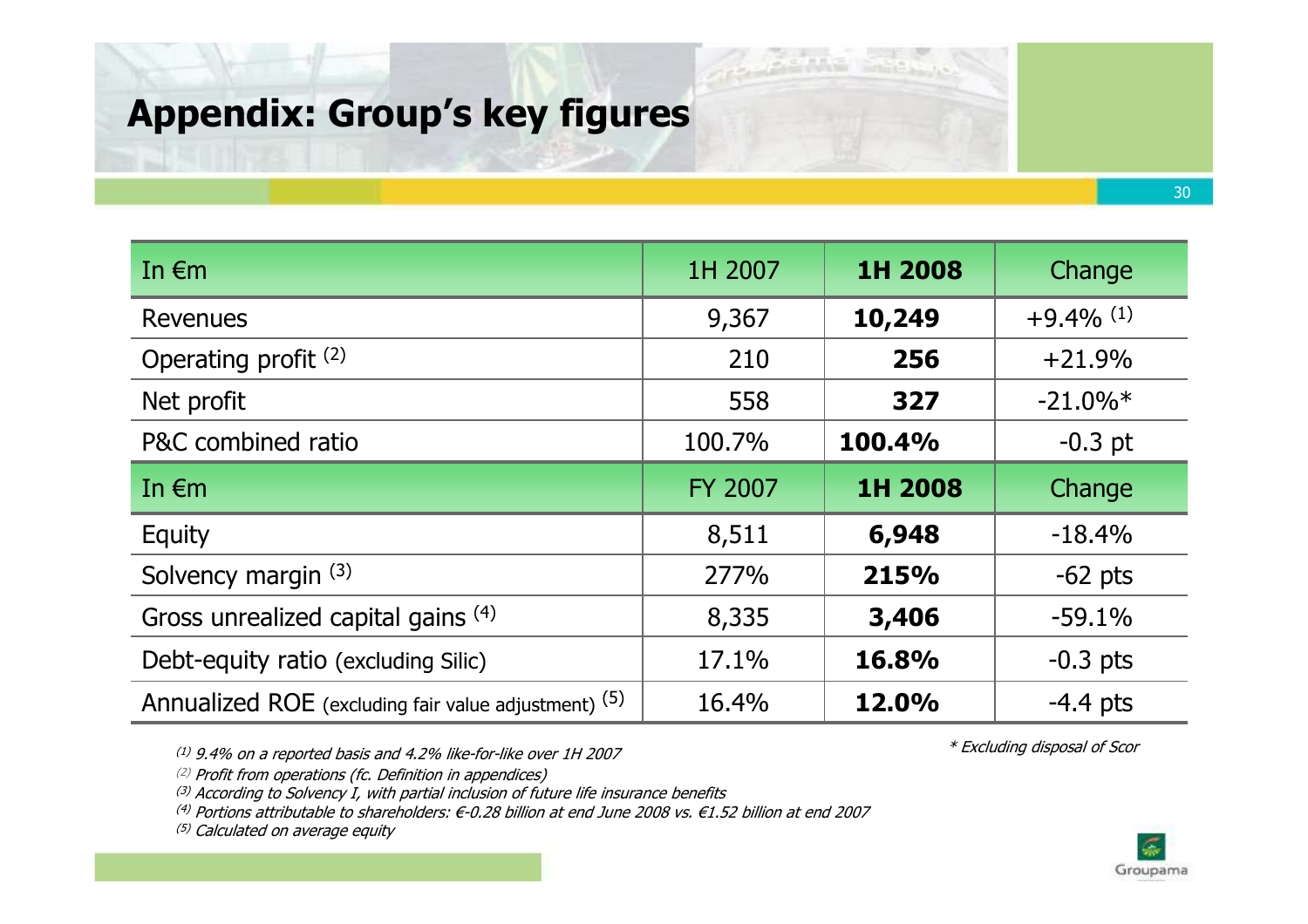# Appendix: definitions

- The consolidated financial statements of Groupama S.A. include the  $\blacktriangleright$ financial statements of all subsidiaries and intra-group reinsurance business (representing roughly 40% of the regional mutuals' revenues ceded to Groupama S.A.). The combined financial statements of Groupama include all of the Group's businesses (corresponding to the regional mutuals and the subsidiaries consolidated by Groupama S.A.).
- Profit from operations corresponds to recurring profit before realised capital gains and losses, net of tax, attributable to shareholders. Recurring profit corresponds to net profit, before unrealised gains and losses, net of tax, or financial assets at fair value through profit or loss, attributable to shareholders, nonrecurring items, net of tax, and goodwill impairment losses.

![](_page_30_Picture_3.jpeg)